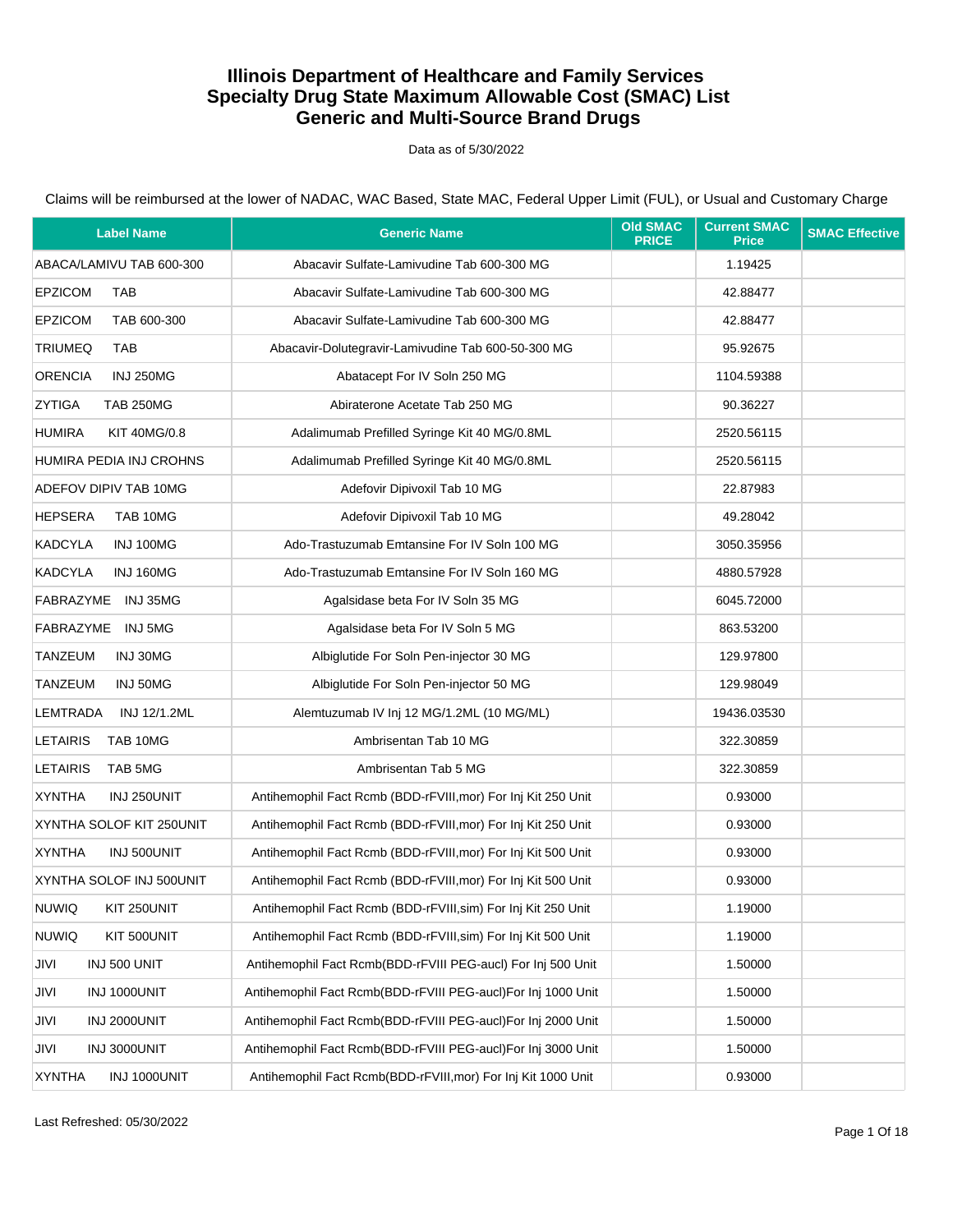Data as of 5/30/2022

| <b>Label Name</b>                | <b>Generic Name</b>                                           | <b>Old SMAC</b><br><b>PRICE</b> | <b>Current SMAC</b><br><b>Price</b> | <b>SMAC Effective</b> |
|----------------------------------|---------------------------------------------------------------|---------------------------------|-------------------------------------|-----------------------|
| XYNTHA SOLOF INJ 1000UNIT        | Antihemophil Fact Rcmb(BDD-rFVIII, mor) For Inj Kit 1000 Unit |                                 | 0.93000                             |                       |
| <b>XYNTHA</b><br>INJ 2000UNIT    | Antihemophil Fact Rcmb(BDD-rFVIII, mor) For Inj Kit 2000 Unit |                                 | 0.93000                             |                       |
| XYNTHA SOLOF INJ 2000UNIT        | Antihemophil Fact Rcmb(BDD-rFVIII, mor) For Inj Kit 2000 Unit |                                 | 0.93000                             |                       |
| XYNTHA SOLOF INJ 3000UNIT        | Antihemophil Fact Rcmb(BDD-rFVIII, mor) For Inj Kit 3000 Unit |                                 | 0.93000                             |                       |
| <b>NUWIQ</b><br>KIT 1000UNIT     | Antihemophil Fact Rcmb(BDD-rFVIII, sim) For Inj Kit 1000 Unit |                                 | 1.19000                             |                       |
| <b>NUWIQ</b><br>KIT 1500UNIT     | Antihemophil Fact Rcmb(BDD-rFVIII, sim) For Inj Kit 1500 Unit |                                 | 1.19000                             |                       |
| <b>NUWIQ</b><br>KIT 2000UNIT     | Antihemophil Fact Rcmb(BDD-rFVIII, sim) For Inj Kit 2000 Unit |                                 | 1.19000                             |                       |
| NOVOEIGHT INJ 1000UNIT           | Antihemophilic Fact Rcmb (BD trunc-rFVIII) For Inj 1000 Unit  |                                 | 0.97000                             |                       |
| NOVOEIGHT INJ 1500UNIT           | Antihemophilic Fact Rcmb (BD trunc-rFVIII) For Inj 1500 Unit  |                                 | 0.97000                             |                       |
| <b>NOVOEIGHT</b><br>INJ 2000UNIT | Antihemophilic Fact Rcmb (BD trunc-rFVIII) For Inj 2000 Unit  |                                 | 0.97000                             |                       |
| NOVOEIGHT INJ 250UNIT            | Antihemophilic Fact Rcmb (BD trunc-rFVIII) For Inj 250 Unit   |                                 | 0.97000                             |                       |
| <b>NOVOEIGHT</b><br>INJ 3000UNIT | Antihemophilic Fact Rcmb (BD trunc-rFVIII) For Inj 3000 Unit  |                                 | 0.97000                             |                       |
| NOVOEIGHT INJ 500UNIT            | Antihemophilic Fact Rcmb (BD trunc-rFVIII) For Inj 500 Unit   |                                 | 0.97000                             |                       |
| <b>NUWIQ</b><br>INJ 1000UNIT     | Antihemophilic Fact Rcmb (BDD-rFVIII, sim) For Inj 1000 Unit  |                                 | 1.19000                             |                       |
| <b>NUWIQ</b><br>INJ 1500UNIT     | Antihemophilic Fact Rcmb (BDD-rFVIII, sim) For Inj 1500 Unit  |                                 | 1.19000                             |                       |
| <b>NUWIQ</b><br>INJ 2000UNIT     | Antihemophilic Fact Rcmb (BDD-rFVIII, sim) For Inj 2000 Unit  |                                 | 1.19000                             |                       |
| <b>AFSTYLA</b><br>KIT 1000UNIT   | Antihemophilic Fact Rcmb Single Chain For Inj Kit 1000 Unit   |                                 | 1.19000                             |                       |
| <b>AFSTYLA</b><br>KIT 2000UNIT   | Antihemophilic Fact Rcmb Single Chain For Inj Kit 2000 Unit   |                                 | 1.19000                             |                       |
| <b>AFSTYLA</b><br>KIT 250UNIT    | Antihemophilic Fact Rcmb Single Chain For Inj Kit 250 Unit    |                                 | 1.19000                             |                       |
| <b>AFSTYLA</b><br>KIT 3000UNIT   | Antihemophilic Fact Rcmb Single Chain For Inj Kit 3000 Unit   |                                 | 1.19000                             |                       |
| <b>AFSTYLA</b><br>KIT 500UNIT    | Antihemophilic Fact Rcmb Single Chain For Inj Kit 500 Unit    |                                 | 1.19000                             |                       |
| <b>HEMOFIL M</b><br>INJ 1000UNIT | Antihemophilic Factor (Human) For Inj 1000 Unit               |                                 | 0.75000                             |                       |
| <b>KOATE</b><br>INJ 1000UNIT     | Antihemophilic Factor (Human) For Inj 1000 Unit               |                                 | 0.61000                             |                       |
| KOATE-DVI INJ 1000UNIT           | Antihemophilic Factor (Human) For Inj 1000 Unit               |                                 | 0.61000                             |                       |
| <b>HEMOFIL M</b><br>SOL          | Antihemophilic Factor (Human) For Inj 1501-2000 Unit          |                                 | 0.75000                             |                       |
| INJ 1700UNIT<br>HEMOFIL M        | Antihemophilic Factor (Human) For Inj 1700 Unit               |                                 | 0.75000                             |                       |
| <b>HEMOFIL M</b><br>INJ 220-400  | Antihemophilic Factor (Human) For Inj 220-400 Unit            |                                 | 0.75000                             |                       |
| <b>HEMOFIL M</b><br>INJ 250UNIT  | Antihemophilic Factor (Human) For Inj 250 Unit                |                                 | 0.75000                             |                       |
| <b>KOATE</b><br>INJ 250UNIT      | Antihemophilic Factor (Human) For Inj 250 Unit                |                                 | 0.61000                             |                       |
| INJ 250UNIT<br>KOATE-DVI         | Antihemophilic Factor (Human) For Inj 250 Unit                |                                 | 0.61000                             |                       |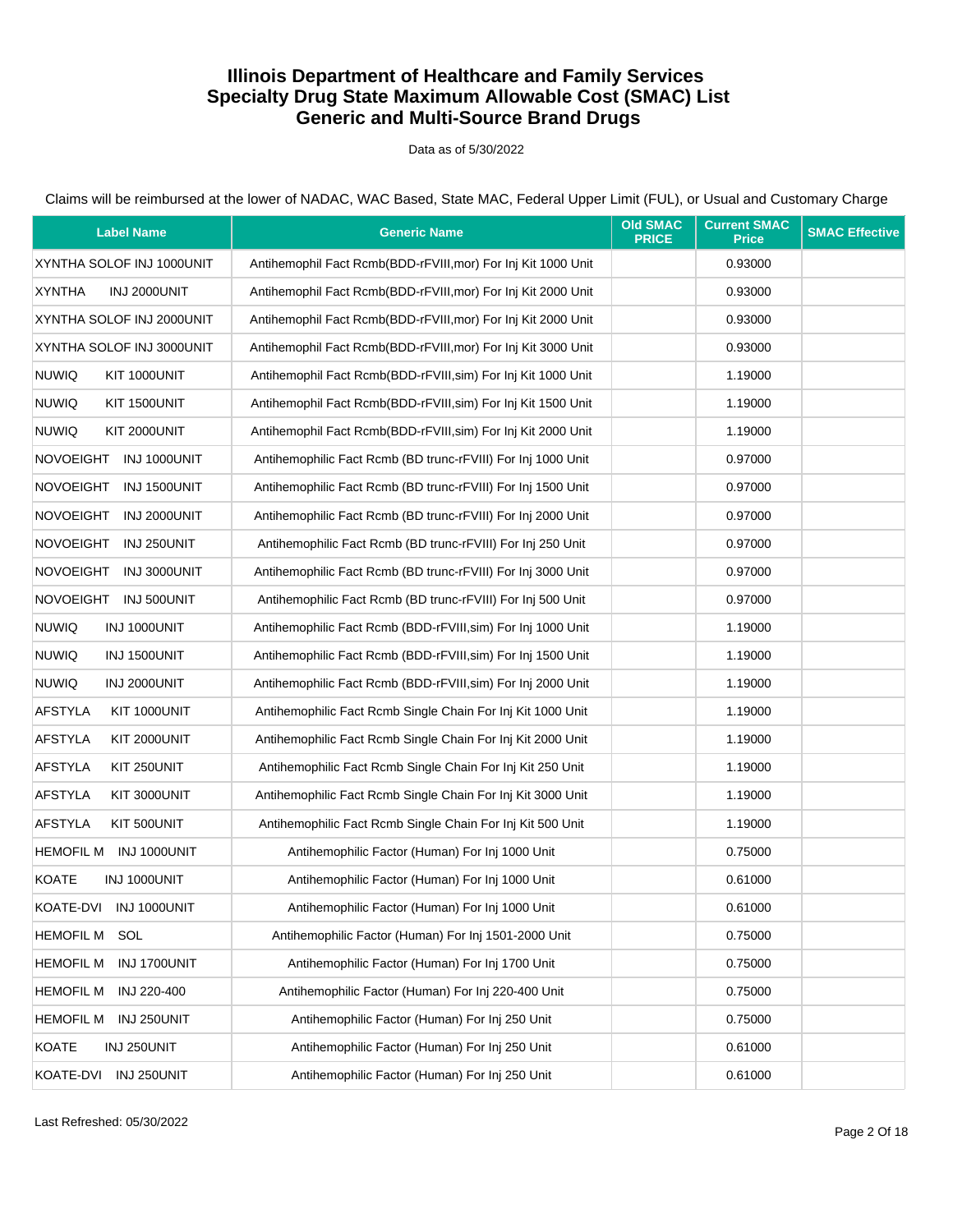Data as of 5/30/2022

| <b>Label Name</b>               | <b>Generic Name</b>                                           | <b>Old SMAC</b><br><b>PRICE</b> | <b>Current SMAC</b><br><b>Price</b> | <b>SMAC Effective</b> |
|---------------------------------|---------------------------------------------------------------|---------------------------------|-------------------------------------|-----------------------|
| <b>HEMOFIL M</b><br>INJ 401-800 | Antihemophilic Factor (Human) For Inj 401-800 Unit            |                                 | 0.75000                             |                       |
| <b>HEMOFIL M</b><br>INJ 500UNIT | Antihemophilic Factor (Human) For Inj 500 Unit                |                                 | 0.75000                             |                       |
| KOATE<br>INJ 500 UNIT           | Antihemophilic Factor (Human) For Inj 500 Unit                |                                 | 0.61000                             |                       |
| KOATE-DVI INJ 500UNIT           | Antihemophilic Factor (Human) For Inj 500 Unit                |                                 | 0.61000                             |                       |
| HEMOFIL M SOL 801-1500          | Antihemophilic Factor (Human) For Inj 801-1500 Unit           |                                 | 0.75000                             |                       |
| MONOCLATE-P INJ 1000UNIT        | Antihemophilic Factor (Human) For Inj Kit 1000 Unit           |                                 | 0.61000                             |                       |
| MONOCLATE-P INJ 1500UNIT        | Antihemophilic Factor (Human) For Inj Kit 1500 Unit           |                                 | 0.61000                             |                       |
| MONOCLATE-P INJ 250UNIT         | Antihemophilic Factor (Human) For Inj Kit 250 Unit            |                                 | 0.61000                             |                       |
| MONOCLATE-P INJ 500UNIT         | Antihemophilic Factor (Human) For Inj Kit 500 Unit            |                                 | 0.61000                             |                       |
| <b>OBIZUR</b><br>INJ 500 UNIT   | Antihemophilic Factor (Recomb Porc) rpFVIII For Inj 500 Unit  |                                 | 3.96000                             |                       |
| <b>NUWIQ</b><br>INJ 250UNIT     | Antihemophilic Factor Rcmb (BDD-rFVIII, sim) For Inj 250 Unit |                                 | 1.19000                             |                       |
| <b>NUWIQ</b><br>INJ 500UNIT     | Antihemophilic Factor Rcmb (BDD-rFVIII, sim) For Inj 500 Unit |                                 | 1.19000                             |                       |
| <b>ELOCTATE</b><br>INJ 1000UNIT | Antihemophilic Factor Rcmb (BDD-rFVIIIFc) For Inj 1000 Unit   |                                 | 1.48000                             |                       |
| <b>ELOCTATE</b><br>INJ 1500UNIT | Antihemophilic Factor Rcmb (BDD-rFVIIIFc) For Inj 1500 Unit   |                                 | 1.48000                             |                       |
| <b>ELOCTATE</b><br>INJ 2000UNIT | Antihemophilic Factor Rcmb (BDD-rFVIIIFc) For Inj 2000 Unit   |                                 | 1.48000                             |                       |
| <b>ELOCTATE</b><br>INJ 250UNIT  | Antihemophilic Factor Rcmb (BDD-rFVIIIFc) For Inj 250 Unit    |                                 | 1.48000                             |                       |
| <b>ELOCTATE</b><br>INJ 3000UNIT | Antihemophilic Factor Rcmb (BDD-rFVIIIFc) For Inj 3000 Unit   |                                 | 1.48000                             |                       |
| <b>ELOCTATE</b><br>INJ 500UNIT  | Antihemophilic Factor Rcmb (BDD-rFVIIIFc) For Inj 500 Unit    |                                 | 1.48000                             |                       |
| <b>ELOCTATE</b><br>INJ 750UNIT  | Antihemophilic Factor Rcmb (BDD-rFVIIIFc) For Inj 750 Unit    |                                 | 1.48000                             |                       |
| <b>ADVATE</b><br>INJ 1000UNIT   | Antihemophilic Factor Recomb (rAHF-PFM) For Inj 1000 Unit     |                                 | 1.00000                             |                       |
| <b>KOVALTRY</b><br>INJ 1000UNIT | Antihemophilic Factor Recomb (rAHF-PFM) For Inj 1000 Unit     |                                 | 0.87000                             |                       |
| ADVATE<br>INJ 1500UNIT          | Antihemophilic Factor Recomb (rAHF-PFM) For Inj 1500 Unit     |                                 | 1.00000                             |                       |
| ADVATE<br>INJ 2000UNIT          | Antihemophilic Factor Recomb (rAHF-PFM) For Inj 2000 Unit     |                                 | 1.00000                             |                       |
| KOVALTRY<br>INJ 2000UNIT        | Antihemophilic Factor Recomb (rAHF-PFM) For Inj 2000 Unit     |                                 | 0.87000                             |                       |
| ADVATE<br>INJ 250UNIT           | Antihemophilic Factor Recomb (rAHF-PFM) For Inj 250 Unit      |                                 | 1.00000                             |                       |
| <b>KOVALTRY</b><br>INJ 250UNIT  | Antihemophilic Factor Recomb (rAHF-PFM) For Inj 250 Unit      |                                 | 0.87000                             |                       |
| ADVATE<br>INJ 3000UNIT          | Antihemophilic Factor Recomb (rAHF-PFM) For Inj 3000 Unit     |                                 | 1.00000                             |                       |
| <b>KOVALTRY</b><br>INJ 3000UNIT | Antihemophilic Factor Recomb (rAHF-PFM) For Inj 3000 Unit     |                                 | 0.87000                             |                       |
| ADVATE<br>INJ 4000UNIT          | Antihemophilic Factor Recomb (rAHF-PFM) For Inj 4000 Unit     |                                 | 1.00000                             |                       |
| ADVATE<br>INJ 500UNIT           | Antihemophilic Factor Recomb (rAHF-PFM) For Inj 500 Unit      |                                 | 1.00000                             |                       |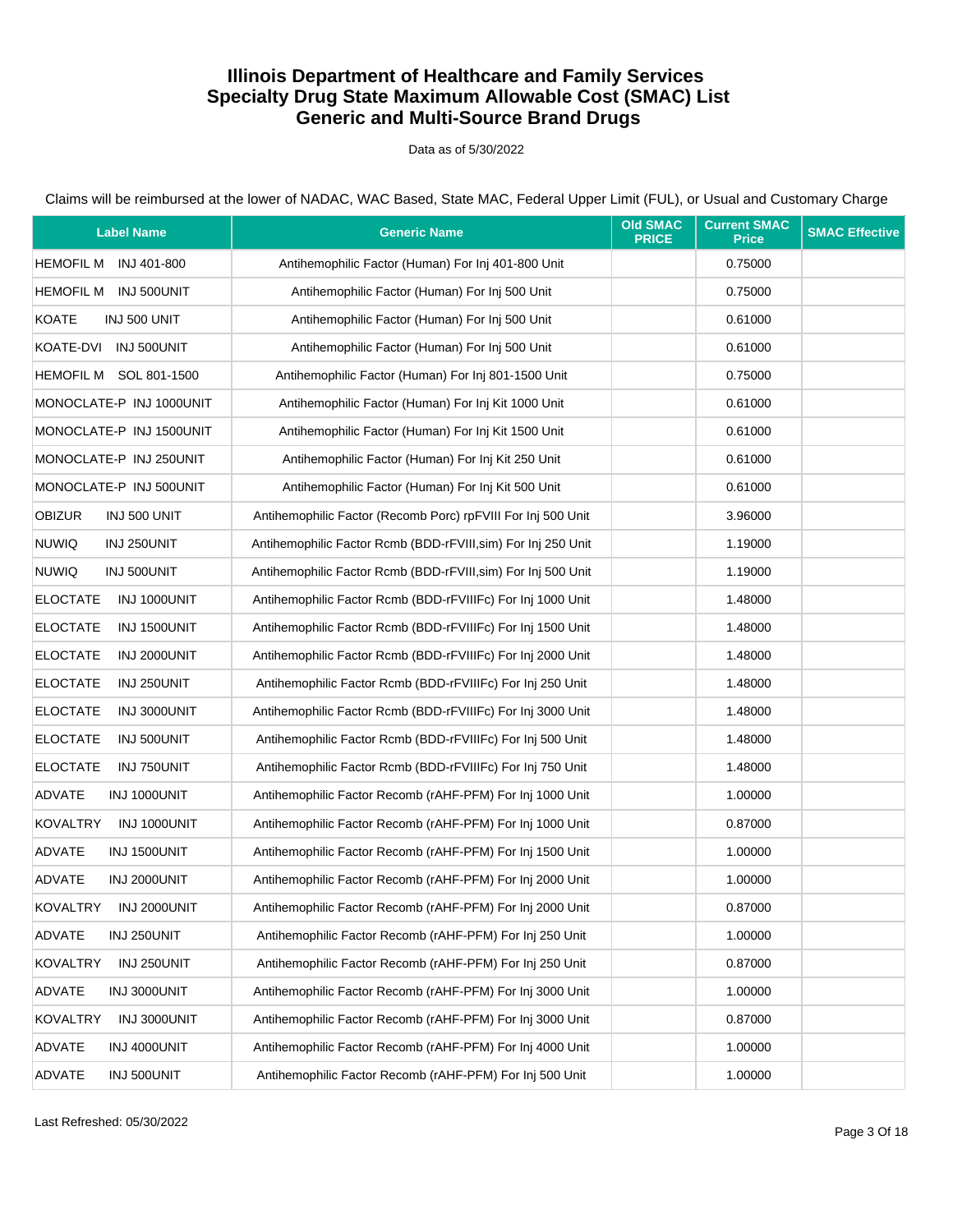Data as of 5/30/2022

| <b>Label Name</b>               | <b>Generic Name</b>                                          | <b>Old SMAC</b><br><b>PRICE</b> | <b>Current SMAC</b><br><b>Price</b> | <b>SMAC Effective</b> |
|---------------------------------|--------------------------------------------------------------|---------------------------------|-------------------------------------|-----------------------|
| KOVALTRY<br>INJ 500UNIT         | Antihemophilic Factor Recomb (rAHF-PFM) For Inj 500 Unit     |                                 | 0.87000                             |                       |
| RECOMBINATE INJ                 | Antihemophilic Factor Recomb (rFVIII) For Inj 1241-1800 Unit |                                 | 0.95000                             |                       |
| RECOMBINATE INJ                 | Antihemophilic Factor Recomb (rFVIII) For Inj 1801-2400 Unit |                                 | 0.95000                             |                       |
| RECOMBINATE INJ 220-400         | Antihemophilic Factor Recomb (rFVIII) For Inj 220-400 Unit   |                                 | 0.95000                             |                       |
| RECOMBINATE INJ 401-800         | Antihemophilic Factor Recomb (rFVIII) For Inj 401-800 Unit   |                                 | 0.95000                             |                       |
| RECOMBINATE INJ 801-1240        | Antihemophilic Factor Recomb (rFVIII) For Inj 801-1240 Unit  |                                 | 0.95000                             |                       |
| <b>HELIXATE FS INJ 1000UNIT</b> | Antihemophilic Factor Recomb (rFVIII) For Inj Kit 1000 Unit  |                                 | 0.86000                             |                       |
| KOGENATE FS INJ 1000/BS         | Antihemophilic Factor Recomb (rFVIII) For Inj Kit 1000 Unit  |                                 | 0.88000                             |                       |
| KOGENATE FS INJ 1000UNIT        | Antihemophilic Factor Recomb (rFVIII) For Inj Kit 1000 Unit  |                                 | 0.88000                             |                       |
| HELIXATE FS INJ 2000UNIT        | Antihemophilic Factor Recomb (rFVIII) For Inj Kit 2000 Unit  |                                 | 0.86000                             |                       |
| KOGENATE FS INJ 2000/BS         | Antihemophilic Factor Recomb (rFVIII) For Inj Kit 2000 Unit  |                                 | 0.88000                             |                       |
| KOGENATE FS INJ 2000UNIT        | Antihemophilic Factor Recomb (rFVIII) For Inj Kit 2000 Unit  |                                 | 0.88000                             |                       |
| HELIXATE FS INJ 250UNIT         | Antihemophilic Factor Recomb (rFVIII) For Inj Kit 250 Unit   |                                 | 0.86000                             |                       |
| KOGENATE FS INJ 250/BS          | Antihemophilic Factor Recomb (rFVIII) For Inj Kit 250 Unit   |                                 | 0.88000                             |                       |
| KOGENATE FS INJ 250UNIT         | Antihemophilic Factor Recomb (rFVIII) For Inj Kit 250 Unit   |                                 | 0.88000                             |                       |
| HELIXATE FS INJ 3000UNIT        | Antihemophilic Factor Recomb (rFVIII) For Inj Kit 3000 Unit  |                                 | 0.86000                             |                       |
| KOGENATE FS INJ 3000/BS         | Antihemophilic Factor Recomb (rFVIII) For Inj Kit 3000 Unit  |                                 | 0.88000                             |                       |
| KOGENATE FS INJ 3000UNIT        | Antihemophilic Factor Recomb (rFVIII) For Inj Kit 3000 Unit  |                                 | 0.88000                             |                       |
| HELIXATE FS INJ 500UNIT         | Antihemophilic Factor Recomb (rFVIII) For Inj Kit 500 Unit   |                                 | 0.86000                             |                       |
| KOGENATE FS INJ 500/BS          | Antihemophilic Factor Recomb (rFVIII) For Inj Kit 500 Unit   |                                 | 0.88000                             |                       |
| KOGENATE FS INJ 500UNIT         | Antihemophilic Factor Recomb (rFVIII) For Inj Kit 500 Unit   |                                 | 0.88000                             |                       |
| ESPEROCT INJ 1000UNIT           | Antihemophilic Factor Recomb Glycopeg-exei For Inj 1000 Unit |                                 | 1.48000                             |                       |
| ESPEROCT INJ 1500UNIT           | Antihemophilic Factor Recomb Glycopeq-exei For Inj 1500 Unit |                                 | 1.48000                             |                       |
| ESPEROCT INJ 2000UNIT           | Antihemophilic Factor Recomb Glycopeg-exei For Inj 2000 Unit |                                 | 1.48000                             |                       |
| ESPEROCT INJ 3000UNIT           | Antihemophilic Factor Recomb Glycopeg-exei For Inj 3000 Unit |                                 | 1.48000                             |                       |
| ESPEROCT INJ 500UNIT            | Antihemophilic Factor Recomb Glycopeg-exei For Inj 500 Unit  |                                 | 1.48000                             |                       |
| ADYNOVATE INJ 1000UNIT          | Antihemophilic Factor Recomb Pegylated For Inj 1000 Unit     |                                 | 1.36000                             |                       |
| ADYNOVATE INJ 2000UNIT          | Antihemophilic Factor Recomb Pegylated For Inj 2000 Unit     |                                 | 1.36000                             |                       |
| ADYNOVATE<br>INJ 250UNIT        | Antihemophilic Factor Recomb Pegylated For Inj 250 Unit      |                                 | 1.36000                             |                       |
| ADYNOVATE INJ 500UNIT           | Antihemophilic Factor Recomb Pegylated For Inj 500 Unit      |                                 | 1.36000                             |                       |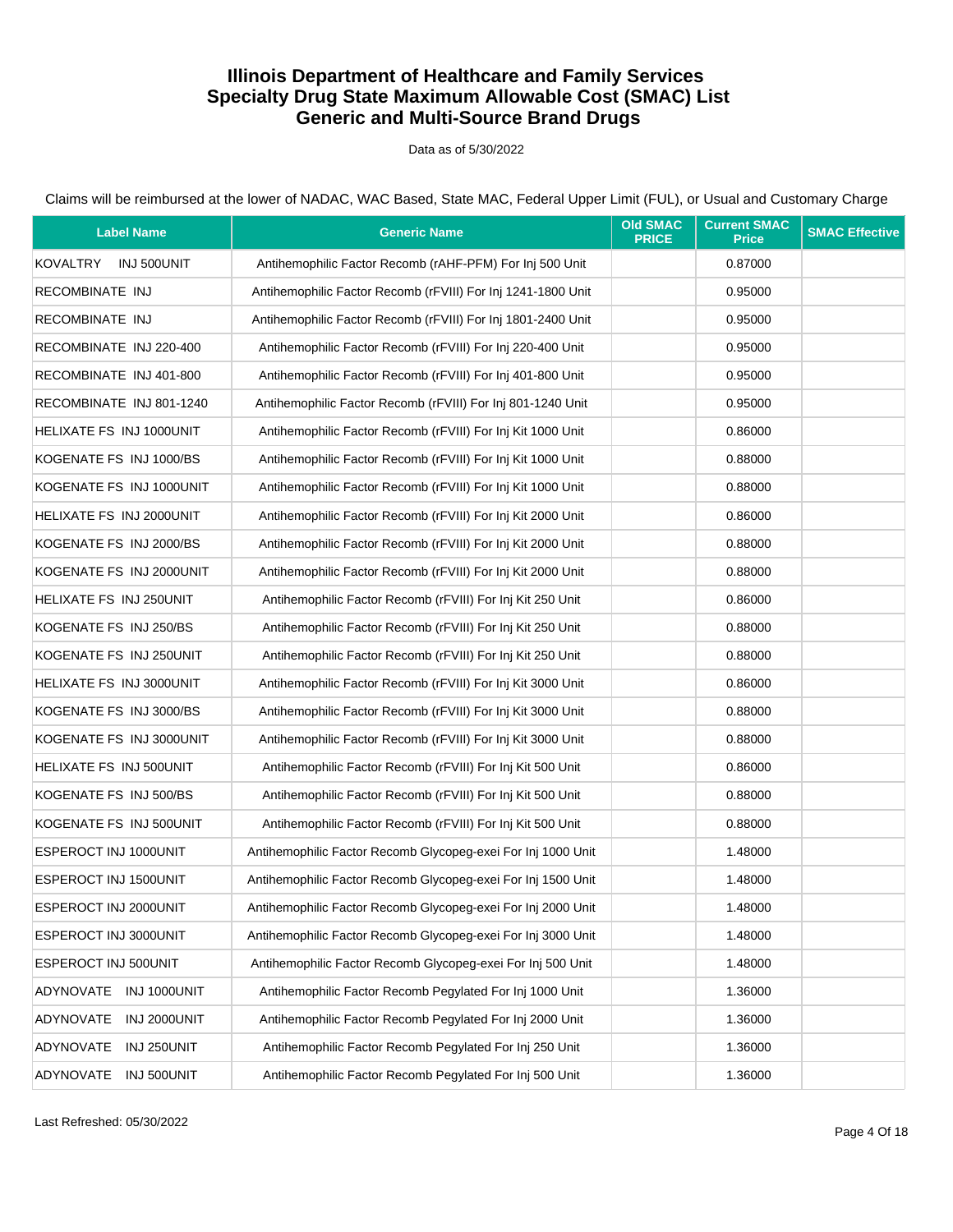#### Data as of 5/30/2022

| <b>Label Name</b>              | <b>Generic Name</b>                                          | <b>Old SMAC</b><br><b>PRICE</b> | <b>Current SMAC</b><br><b>Price</b> | <b>SMAC Effective</b> |
|--------------------------------|--------------------------------------------------------------|---------------------------------|-------------------------------------|-----------------------|
| ALPHANATE INJ VWF/HUM          | Antihemophilic Factor/VWF (Human) For Inj 1000 Unit          |                                 | 0.72000                             |                       |
| WILATE<br>INJ                  | Antihemophilic Factor/VWF (Human) For Inj 1000-1000 Unit     |                                 | 0.71000                             |                       |
| WILATE<br>INJ                  | Antihemophilic Factor/VWF (Human) For Inj 1000-1000 Unit Kit |                                 | 0.71000                             |                       |
| HUMATE-P<br>SOL 2400UNIT       | Antihemophilic Factor/VWF (Human) For Inj 1000-2400 Unit     |                                 | 0.74000                             |                       |
| ALPHANATE<br>INJ VWF/HUM       | Antihemophilic Factor/VWF (Human) For Inj 1500 Unit          |                                 | 0.72000                             |                       |
| ALPHANATE<br>INJ VWF/HUM       | Antihemophilic Factor/VWF (Human) For Inj 2000 Unit          |                                 | 0.72000                             |                       |
| ALPHANATE INJ VWF/HUM          | Antihemophilic Factor/VWF (Human) For Inj 250 Unit           |                                 | 0.72000                             |                       |
| HUMATE-P<br>SOL 250-600        | Antihemophilic Factor/VWF (Human) For Inj 250-600 Unit       |                                 | 0.74000                             |                       |
| WILATE<br>INJ                  | Antihemophilic Factor/VWF (Human) For Inj 450-450 Unit       |                                 | 0.71500                             |                       |
| ALPHANATE<br>INJ VWF/HUM       | Antihemophilic Factor/VWF (Human) For Inj 500 Unit           |                                 | 0.72000                             |                       |
| SOL 500-1200<br>HUMATE-P       | Antihemophilic Factor/VWF (Human) For Inj 500-1200 Unit      |                                 | 0.74000                             |                       |
| <b>WILATE</b><br>INJ           | Antihemophilic Factor/VWF (Human) For Inj 500-500 Unit       |                                 | 0.71000                             |                       |
| <b>WILATE</b><br>INJ           | Antihemophilic Factor/VWF (Human) For Inj 500-500 Unit Kit   |                                 | 0.71000                             |                       |
| <b>WILATE</b><br>INJ           | Antihemophilic Factor/VWF (Human) For Inj 900-900 Unit       |                                 | 0.71500                             |                       |
| <b>FEIBA</b><br>INJ            | Antiinhibitor Coagulant Complex For IV Soln 1000 Unit        |                                 | 1.47000                             |                       |
| <b>FEIBA</b><br>INJ            | Antiinhibitor Coagulant Complex For IV Soln 2500 Unit        |                                 | 1.47000                             |                       |
| <b>FEIBA</b><br><b>INJ</b>     | Antiinhibitor Coagulant Complex For IV Soln 500 Unit         |                                 | 1.47000                             |                       |
| <b>OTEZLA</b><br>TAB 30MG      | Apremilast Tab 30 MG                                         |                                 | 56.40680                            |                       |
| <b>OTEZLA</b><br>TAB 10/20/30  | Apremilast Tab Starter Therapy Pack 10 MG & 20 MG & 30 MG    |                                 | 61.53469                            |                       |
| REYATAZ<br>CAP 150MG           | Atazanavir Sulfate Cap 150 MG (Base Equiv)                   |                                 | 24.29011                            |                       |
| <b>BENLYSTA</b><br>INJ 400MG   | Belimumab For IV Soln 400 MG                                 |                                 | 1746.20712                          |                       |
| <b>AVASTIN</b><br>INJ          | Bevacizumab IV Soln 100 MG/4ML (For Infusion)                |                                 | 198.43806                           |                       |
| <b>AVASTIN</b><br>INJ 400/16ML | Bevacizumab IV Soln 400 MG/16ML (For Infusion)               |                                 | 198.43806                           |                       |
| <b>VICTRELIS</b><br>CAP 200MG  | Boceprevir Cap 200 MG                                        |                                 | 19.82135                            |                       |
| TRACLEER<br><b>TAB 125MG</b>   | Bosentan Tab 125 MG                                          |                                 | 193.08456                           |                       |
| TRACLEER<br><b>TAB 62.5MG</b>  | Bosentan Tab 62.5 MG                                         |                                 | 193.08456                           |                       |
| <b>BRIVIACT</b><br>SOL 10MG/ML | Brivaracetam Oral Soln 10 MG/ML                              |                                 | 3.80140                             |                       |
| <b>BRIVIACT</b><br>TAB 10MG    | Brivaracetam Tab 10 MG                                       |                                 | 19.00700                            |                       |
| <b>BRIVIACT</b><br>TAB 100MG   | Brivaracetam Tab 100 MG                                      |                                 | 19.00707                            |                       |
| <b>BRIVIACT</b><br>TAB 25MG    | Brivaracetam Tab 25 MG                                       |                                 | 19.00700                            |                       |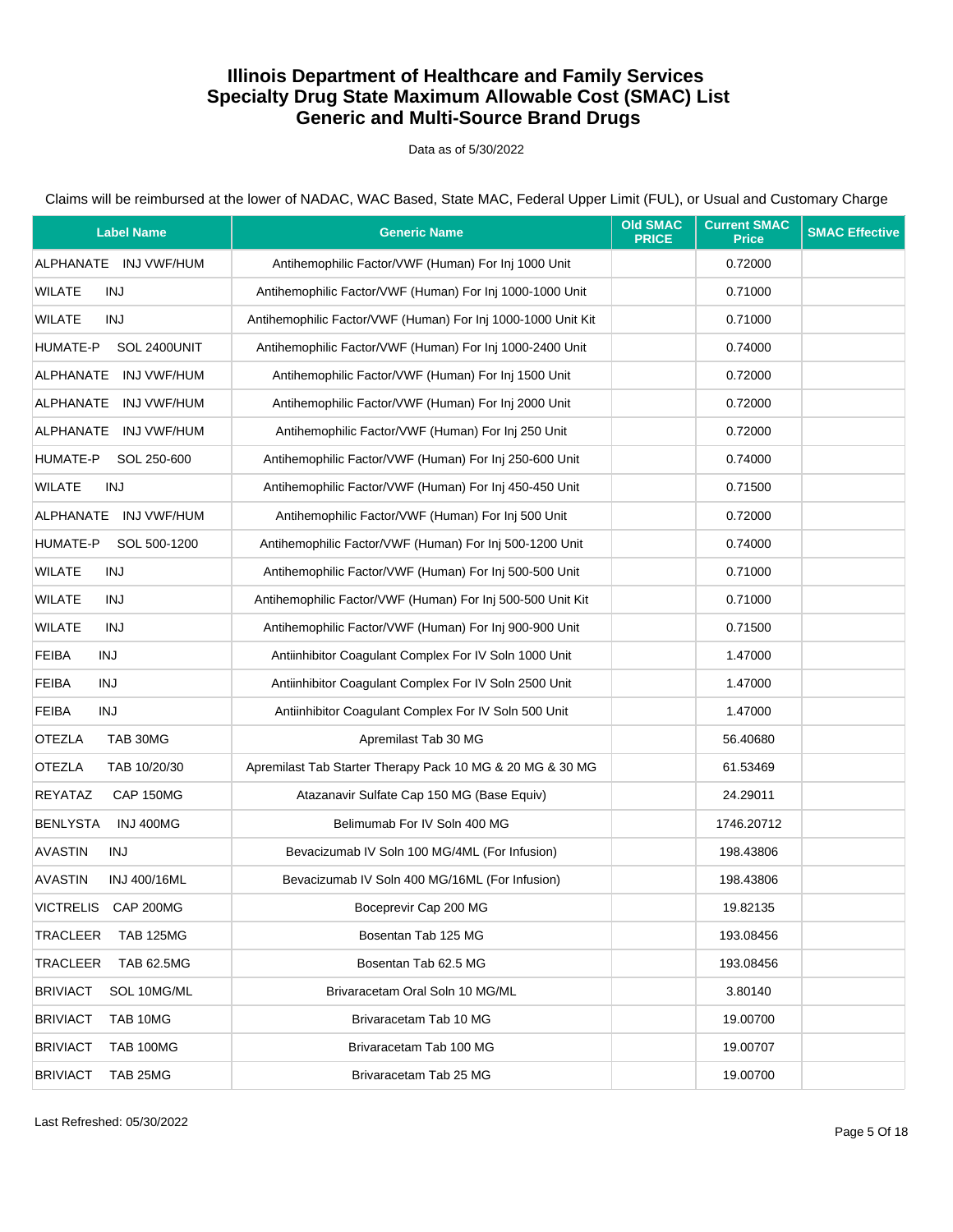Data as of 5/30/2022

| <b>Label Name</b>               | <b>Generic Name</b>                                       | <b>Old SMAC</b><br><b>PRICE</b> | <b>Current SMAC</b><br><b>Price</b> | <b>SMAC Effective</b> |
|---------------------------------|-----------------------------------------------------------|---------------------------------|-------------------------------------|-----------------------|
| <b>BRIVIACT</b><br>TAB 50MG     | Brivaracetam Tab 50 MG                                    |                                 | 19.00707                            |                       |
| <b>BRIVIACT</b><br>TAB 75MG     | Brivaracetam Tab 75 MG                                    |                                 | 19.00700                            |                       |
| <b>CIMZIA</b><br>KIT            | Certolizumab Pegol For Inj Kit 2 X 200 MG                 |                                 | 4310.12028                          |                       |
| <b>SENSIPAR</b><br>TAB 30MG     | Cinacalcet HCl Tab 30 MG (Base Equiv)                     |                                 | 26.02878                            |                       |
| <b>ALPROLIX</b><br>INJ 1000UNIT | Coagulation Factor IX (Recomb) (rFIXFc) For Inj 1000 Unit |                                 | 2.20000                             |                       |
| <b>ALPROLIX</b><br>INJ 2000UNIT | Coagulation Factor IX (Recomb) (rFIXFc) For Inj 2000 Unit |                                 | 2.20000                             |                       |
| ALPROLIX<br>INJ 250UNIT         | Coagulation Factor IX (Recomb) (rFIXFc) For Inj 250 Unit  |                                 | 2.20000                             |                       |
| <b>ALPROLIX</b><br>INJ 3000UNIT | Coagulation Factor IX (Recomb) (rFIXFc) For Inj 3000 Unit |                                 | 2.20000                             |                       |
| <b>ALPROLIX</b><br>INJ 4000UNIT | Coagulation Factor IX (Recomb) (rFIXFc) For Inj 4000 Unit |                                 | 2.20000                             |                       |
| <b>ALPROLIX</b><br>INJ 500UNIT  | Coagulation Factor IX (Recomb) (rFIXFc) For Inj 500 Unit  |                                 | 2.20000                             |                       |
| <b>IDELVION</b><br>SOL 1000UNIT | Coagulation Factor IX (Recomb) (rIX-FP) For Inj 1000 Unit |                                 | 3.84000                             |                       |
| <b>IDELVION</b><br>SOL 2000UNIT | Coagulation Factor IX (Recomb) (rIX-FP) For Inj 2000 Unit |                                 | 3.84000                             |                       |
| <b>IDELVION</b><br>SOL 250UNIT  | Coaqulation Factor IX (Recomb) (rIX-FP) For Inj 250 Unit  |                                 | 3.84000                             |                       |
| <b>IDELVION</b><br>SOL 3500UNIT | Coagulation Factor IX (Recomb) (rIX-FP) For Inj 3500 Unit |                                 | 3.84000                             |                       |
| <b>IDELVION</b><br>SOL 500UNIT  | Coaqulation Factor IX (Recomb) (rIX-FP) For Inj 500 Unit  |                                 | 3.84000                             |                       |
| <b>IXINITY</b><br>INJ 1000UNIT  | Coagulation Factor IX (Recombinant) For Inj 1000 Unit     |                                 | 1.09000                             |                       |
| <b>RIXUBIS</b><br>INJ 1000UNIT  | Coagulation Factor IX (Recombinant) For Inj 1000 Unit     |                                 | 0.98000                             |                       |
| <b>IXINITY</b><br>INJ 1500UNIT  | Coagulation Factor IX (Recombinant) For Inj 1500 Unit     |                                 | 1.09000                             |                       |
| <b>IXINITY</b><br>INJ 2000UNIT  | Coagulation Factor IX (Recombinant) For Inj 2000 Unit     |                                 | 1.09000                             |                       |
| <b>RIXUBIS</b><br>INJ 2000UNIT  | Coagulation Factor IX (Recombinant) For Inj 2000 Unit     |                                 | 0.98000                             |                       |
| <b>IXINITY</b><br>INJ 250UNIT   | Coagulation Factor IX (Recombinant) For Inj 250 Unit      |                                 | 1.09000                             |                       |
| <b>RIXUBIS</b><br>INJ 250 UNIT  | Coagulation Factor IX (Recombinant) For Inj 250 Unit      |                                 | 0.98000                             |                       |
| <b>IXINITY</b><br>INJ 3000UNIT  | Coaqulation Factor IX (Recombinant) For Inj 3000 Unit     |                                 | 1.09000                             |                       |
| <b>RIXUBIS</b><br>INJ 3000UNIT  | Coagulation Factor IX (Recombinant) For Inj 3000 Unit     |                                 | 0.98000                             |                       |
| <b>IXINITY</b><br>INJ 500UNIT   | Coagulation Factor IX (Recombinant) For Inj 500 Unit      |                                 | 1.09000                             |                       |
| <b>RIXUBIS</b><br>INJ 500UNIT   | Coagulation Factor IX (Recombinant) For Inj 500 Unit      |                                 | 0.98000                             |                       |
| <b>BENEFIX</b><br>INJ 1000UNIT  | Coagulation Factor IX (Recombinant) For Inj Kit 1000 Unit |                                 | 1.09000                             |                       |
| <b>BENEFIX</b><br>INJ 2000UNIT  | Coagulation Factor IX (Recombinant) For Inj Kit 2000 Unit |                                 | 1.09000                             |                       |
| <b>BENEFIX</b><br>INJ 250UNIT   | Coagulation Factor IX (Recombinant) For Inj Kit 250 Unit  |                                 | 1.09000                             |                       |
| <b>BENEFIX</b><br>INJ 3000UNIT  | Coagulation Factor IX (Recombinant) For Inj Kit 3000 Unit |                                 | 1.09000                             |                       |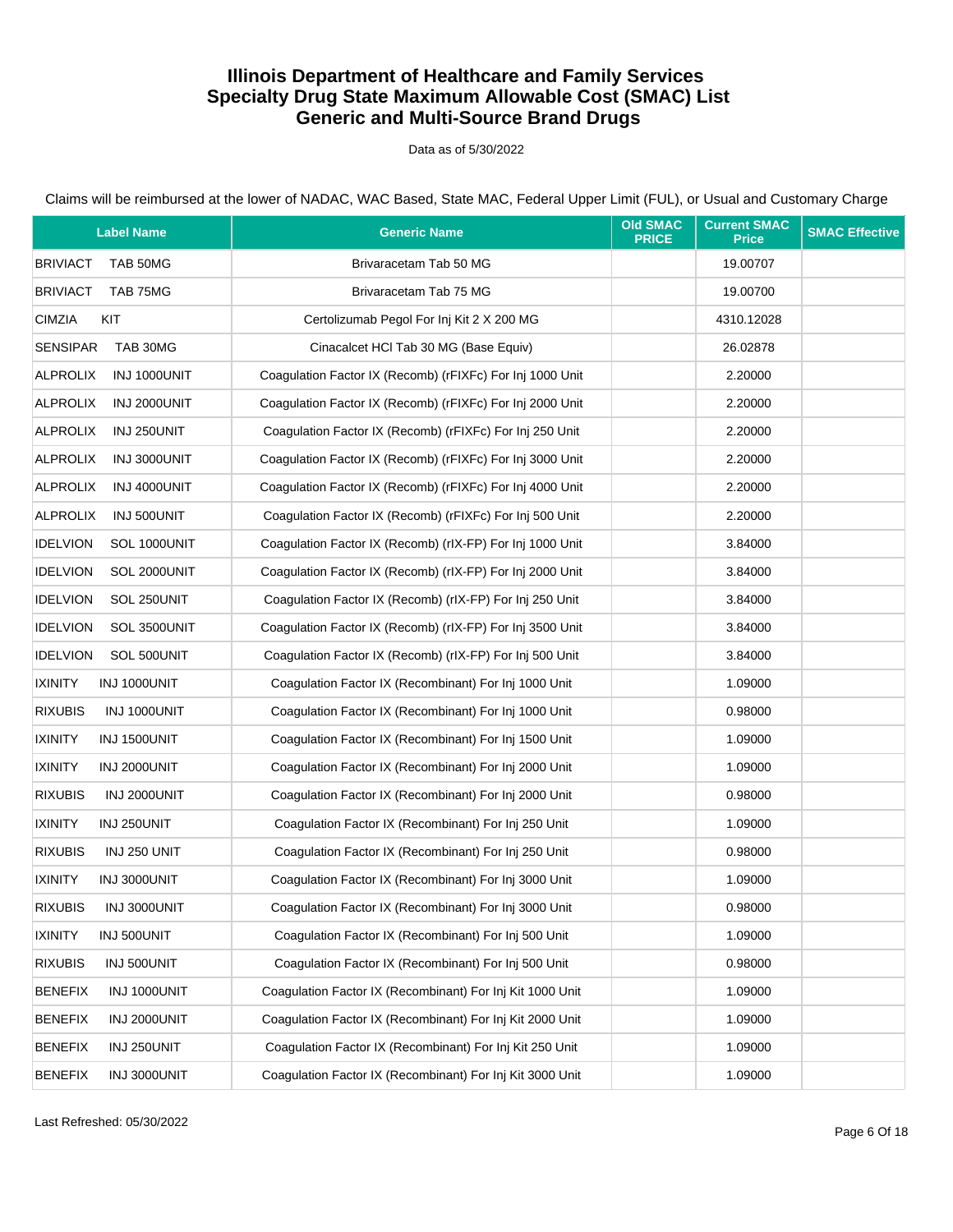Data as of 5/30/2022

| <b>Label Name</b>                     | <b>Generic Name</b>                                          | <b>Old SMAC</b><br><b>PRICE</b> | <b>Current SMAC</b><br><b>Price</b> | <b>SMAC Effective</b> |
|---------------------------------------|--------------------------------------------------------------|---------------------------------|-------------------------------------|-----------------------|
| <b>BENEFIX</b><br>INJ 500UNIT         | Coaqulation Factor IX (Recombinant) For Inj Kit 500 Unit     |                                 | 1.09000                             |                       |
| ALPHANINE SD INJ 1000UNIT             | Coagulation Factor IX For Inj 1000 Unit                      |                                 | 0.68500                             |                       |
| <b>MONONINE</b><br>INJ 1000UNIT       | Coagulation Factor IX For Inj 1000 Unit                      |                                 | 0.85000                             |                       |
| ALPHANINE SD INJ 1500UNIT             | Coagulation Factor IX For Inj 1500 Unit                      |                                 | 0.68500                             |                       |
| <b>MONONINE</b><br>INJ 250UNIT        | Coaqulation Factor IX For Inj 250 Unit                       |                                 | 0.85000                             |                       |
| ALPHANINE SD INJ 500UNIT              | Coagulation Factor IX For Inj 500 Unit                       |                                 | 0.68500                             |                       |
| <b>MONONINE</b><br>INJ 500UNIT        | Coagulation Factor IX For Inj 500 Unit                       |                                 | 0.85000                             |                       |
| <b>REBINYN</b><br>SOL 1000UNIT        | Coagulation Factor IX Recomb Glycopegylated For Inj 1000 Unt |                                 | 1.30000                             |                       |
| <b>REBINYN</b><br>SOL 2000UNIT        | Coagulation Factor IX Recomb Glycopegylated For Inj 2000 Unt |                                 | 1.30000                             |                       |
| <b>REBINYN</b><br>SOL 500UNIT         | Coagulation Factor IX Recomb Glycopegylated For Inj 500 Unt  |                                 | 1.30000                             |                       |
| SEVENFACT INJ1MG                      | Coagulation Factor VIIa (Recom)-jncw For Inj 1 MG (1000 MCG) |                                 | 1.50000                             |                       |
| SEVENFACT INJ 5MG                     | Coagulation Factor VIIa (Recom)-incw For Inj 5 MG (5000 MCG) |                                 | 1.50000                             |                       |
| NOVOSEVEN RT INJ 1MG                  | Coaqulation Factor VIIa (Recomb) For Inj 1 MG (1000 MCG)     |                                 | 1.50000                             |                       |
| NOVOSEVEN RT INJ 2MG                  | Coagulation Factor VIIa (Recomb) For Inj 2 MG (2000 MCG)     |                                 | 1.50000                             |                       |
| NOVOSEVEN RT INJ 5MG                  | Coagulation Factor VIIa (Recomb) For Inj 5 MG (5000 MCG)     |                                 | 1.50000                             |                       |
| NOVOSEVEN RT INJ 8MG                  | Coagulation Factor VIIa (Recomb) For Inj 8 MG (8000 MCG)     |                                 | 1.50000                             |                       |
| COAGADEX<br>INJ 250UNIT               | Coagulation Factor X (Human) For Inj 250 Unit                |                                 | 6.00000                             |                       |
| <b>COAGADEX</b><br>INJ 500UNIT        | Coagulation Factor X (Human) For Inj 500 Unit                |                                 | 6.00000                             |                       |
| <b>TRETTEN</b><br>INJ                 | Coagulation Factor XIII A-Subunit For Inj 2000-3125 Unit     |                                 | 10.24000                            |                       |
| <b>TAFINLAR</b><br>CAP 50MG           | Dabrafenib Mesylate Cap 50 MG (Base Equivalent)              |                                 | 67.15563                            |                       |
| <b>ZINBRYTA</b><br>INJ 150MG/ML       | Daclizumab Soln Prefilled Syringe 150 MG/ML                  |                                 | 6805.99668                          |                       |
| AMPYRA<br>TAB 10MG                    | Dalfampridine Tab ER 12HR 10 MG                              |                                 | 44.68504                            |                       |
| <b>FRAGMIN</b><br>INJ 10000/ML        | Dalteparin Sodium Inj 10000 Unit/ML                          |                                 | 81.75168                            |                       |
| <b>FRAGMIN</b><br><b>INJ 12500UNT</b> | Dalteparin Sodium Inj 12500 Unit/0.5ML                       |                                 | 204.37920                           |                       |
| <b>FRAGMIN</b><br><b>INJ 15000UNT</b> | Dalteparin Sodium Inj 15000 Unit/0.6ML                       |                                 | 204.36260                           |                       |
| <b>FRAGMIN</b><br><b>INJ 18000UNT</b> | Dalteparin Sodium Inj 18000 Unit/0.72ML                      |                                 | 204.37366                           |                       |
| <b>FRAGMIN</b><br>INJ 2500/0.2        | Dalteparin Sodium Inj 2500 Unit/0.2ML                        |                                 | 125.99400                           |                       |
| <b>FRAGMIN</b><br>INJ 25000/ML        | Dalteparin Sodium Inj 25000 Unit/ML                          |                                 | 184.90740                           |                       |
| <b>FRAGMIN</b><br>INJ 5000/0.2        | Dalteparin Sodium Inj 5000 Unit/0.2ML                        |                                 | 204.37920                           |                       |
| <b>FRAGMIN</b><br>INJ 7500/0.3        | Dalteparin Sodium Inj 7500 Unit/0.3ML                        |                                 | 204.37920                           |                       |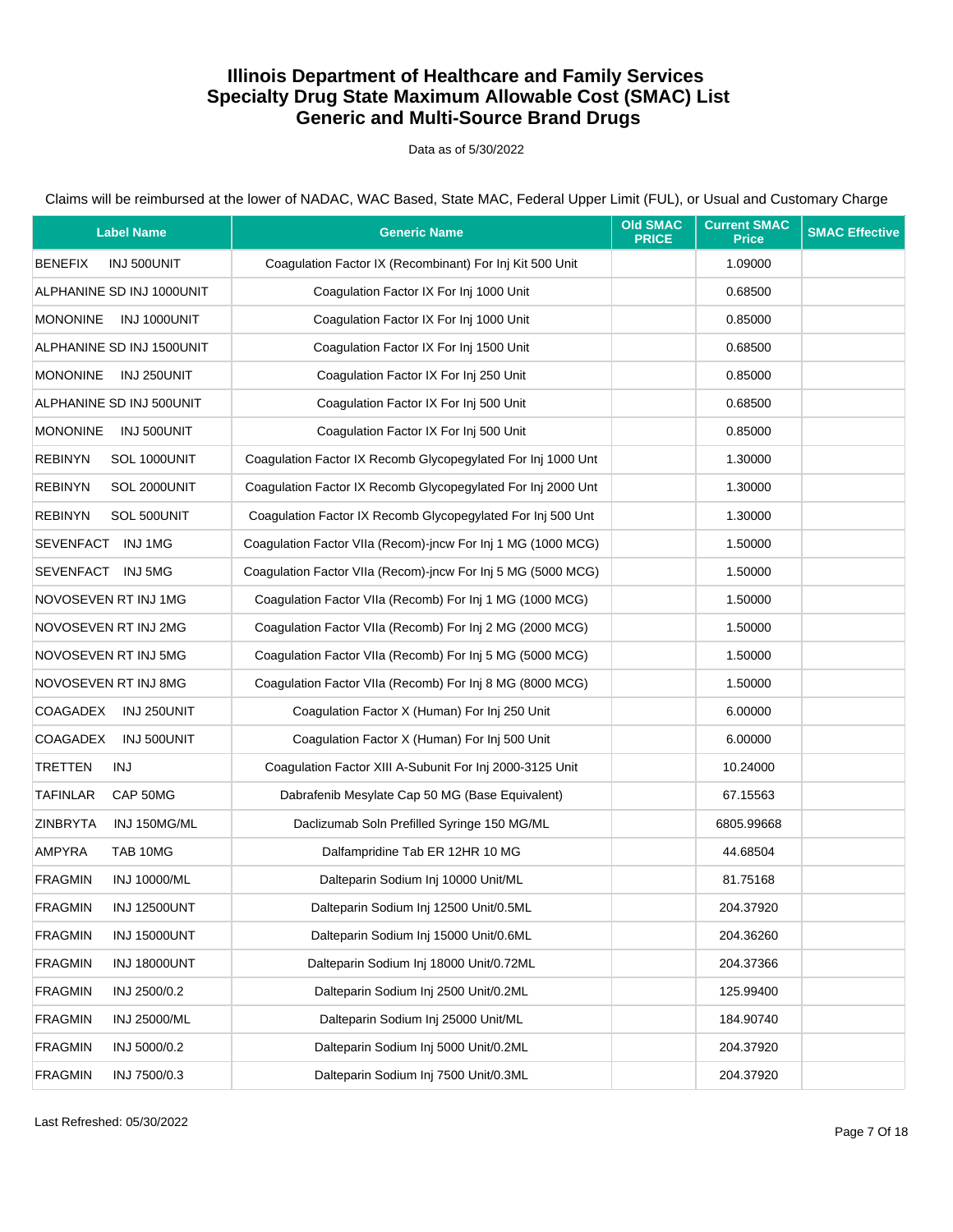Data as of 5/30/2022

| <b>Label Name</b>                 |                     | <b>Generic Name</b>                                       | <b>Old SMAC</b><br><b>PRICE</b> | <b>Current SMAC</b><br><b>Price</b> | <b>SMAC Effective</b> |
|-----------------------------------|---------------------|-----------------------------------------------------------|---------------------------------|-------------------------------------|-----------------------|
| <b>FRAGMIN</b>                    | <b>INJ 95000UNT</b> | Dalteparin Sodium Inj 95000 Unit/3.8ML                    |                                 | 184.90740                           |                       |
| ARANESP                           | INJ 100MCG          | Darbepoetin Alfa Soln Inj 100 MCG/ML                      |                                 | 770.90400                           |                       |
| ARANESP                           | INJ 150MCG          | Darbepoetin Alfa Soln Inj 150 MCG/0.75ML                  |                                 | 1483.64160                          |                       |
| ARANESP                           | INJ 200MCG          | Darbepoetin Alfa Soln Inj 200 MCG/ML                      |                                 | 1541.80800                          |                       |
| ARANESP                           | INJ 25MCG           | Darbepoetin Alfa Soln Inj 25 MCG/ML                       |                                 | 192.72600                           |                       |
| ARANESP                           | INJ 300MCG          | Darbepoetin Alfa Soln Inj 300 MCG/ML                      |                                 | 2312.71200                          |                       |
| ARANESP                           | INJ 40MCG           | Darbepoetin Alfa Soln Inj 40 MCG/ML                       |                                 | 308.36160                           |                       |
| ARANESP                           | INJ 60MCG           | Darbepoetin Alfa Soln Inj 60 MCG/ML                       |                                 | 462.54240                           |                       |
| ARANESP                           | INJ 100MCG          | Darbepoetin Alfa Soln Prefilled Syringe 100 MCG/0.5ML     |                                 | 1541.80800                          |                       |
| ARANESP                           | INJ 150MCG          | Darbepoetin Alfa Soln Prefilled Syringe 150 MCG/0.3ML     |                                 | 3854.52000                          |                       |
| ARANESP                           | INJ 200MCG          | Darbepoetin Alfa Soln Prefilled Syringe 200 MCG/0.4ML     |                                 | 3854.52000                          |                       |
| ARANESP                           | INJ 25MCG           | Darbepoetin Alfa Soln Prefilled Syringe 25 MCG/0.42ML     |                                 | 458.87142                           |                       |
| ARANESP                           | INJ 300MCG          | Darbepoetin Alfa Soln Prefilled Syringe 300 MCG/0.6ML     |                                 | 3854.52000                          |                       |
| ARANESP                           | INJ 40MCG           | Darbepoetin Alfa Soln Prefilled Syringe 40 MCG/0.4ML      |                                 | 770.90400                           |                       |
| ARANESP                           | INJ 500MCG          | Darbepoetin Alfa Soln Prefilled Syringe 500 MCG/ML        |                                 | 3854.52000                          |                       |
| ARANESP                           | INJ 60MCG           | Darbepoetin Alfa Soln Prefilled Syringe 60 MCG/0.3ML      |                                 | 1541.80800                          |                       |
| <b>PREZISTA</b>                   | <b>TAB 400MG</b>    | Darunavir Ethanolate Tab 400 MG (Base Equiv)              |                                 | 20.88545                            |                       |
| <b>PREZISTA</b>                   | TAB 600MG           | Darunavir Ethanolate Tab 600 MG (Base Equiv)              |                                 | 28.04902                            |                       |
| JADENU<br><b>TAB 180MG</b>        |                     | Deferasirox Tab 180 MG                                    |                                 | 84.11718                            |                       |
| JADENU<br>TAB 360MG               |                     | Deferasirox Tab 360 MG                                    |                                 | 168.23104                           |                       |
| JADENU<br>TAB 90MG                |                     | Deferasirox Tab 90 MG                                     |                                 | 42.05942                            |                       |
| <b>EXJADE</b><br><b>TAB 125MG</b> |                     | Deferasirox Tab For Oral Susp 125 MG                      |                                 | 42.05942                            |                       |
| <b>EXJADE</b><br><b>TAB 250MG</b> |                     | Deferasirox Tab For Oral Susp 250 MG                      |                                 | 84.11718                            |                       |
| <b>EXJADE</b><br>TAB 500MG        |                     | Deferasirox Tab For Oral Susp 500 MG                      |                                 | 168.23104                           |                       |
| FERRIPROX TAB 500MG               |                     | Deferiprone Tab 500 MG                                    |                                 | 63.37618                            |                       |
| <b>FIRMAGON</b>                   | INJ 80MG            | Degarelix Acetate For Inj 80 MG (Base Equiv)              |                                 | 486.49620                           |                       |
| <b>XGEVA</b><br><b>INJ</b>        |                     | Denosumab Inj 120 MG/1.7ML                                |                                 | 1338.00296                          |                       |
| TECFIDERA                         | CAP 120MG           | Dimethyl Fumarate Capsule Delayed Release 120 MG          |                                 | 129.60806                           |                       |
| <b>TECFIDERA</b>                  | CAP 240MG           | Dimethyl Fumarate Capsule Delayed Release 240 MG          |                                 | 129.60367                           |                       |
| <b>TECFIDERA</b>                  | <b>MIS STARTER</b>  | Dimethyl Fumarate Capsule DR Starter Pack 120 MG & 240 MG |                                 | 129.60367                           |                       |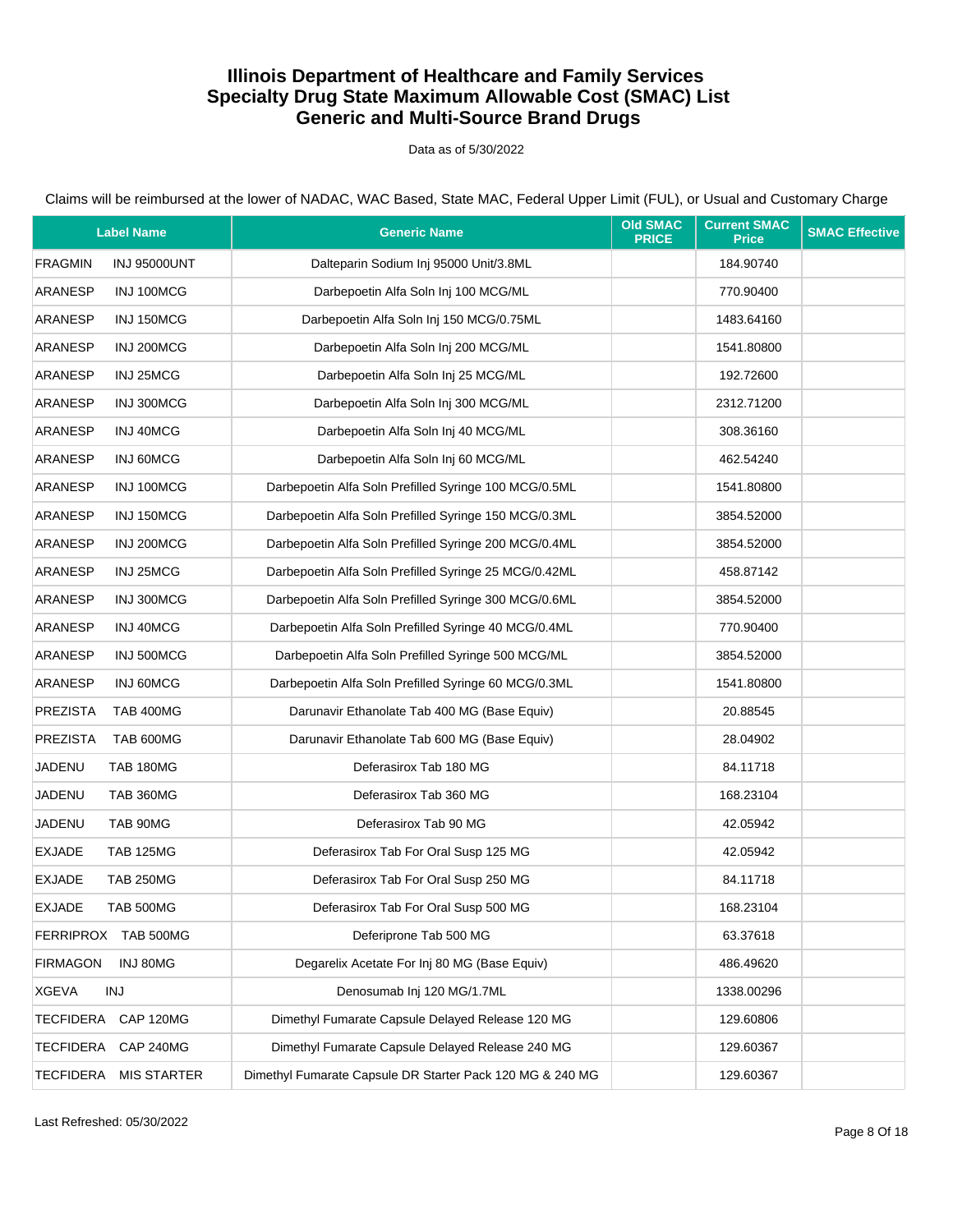Data as of 5/30/2022

Claims will be reimbursed at the lower of NADAC, WAC Based, State MAC, Federal Upper Limit (FUL), or Usual and Customary Charge

| <b>Label Name</b>                  | <b>Generic Name</b>                                        | <b>Old SMAC</b><br><b>PRICE</b> | <b>Current SMAC</b><br><b>Price</b> | <b>SMAC Effective</b> |
|------------------------------------|------------------------------------------------------------|---------------------------------|-------------------------------------|-----------------------|
| <b>TIVICAY</b><br>TAB 50MG         | Dolutegravir Sodium Tab 50 MG (Base Equiv)                 |                                 | 57.78426                            |                       |
| PULMOZYME SOL 1MG/ML               | Dornase Alfa Inhal Soln 2.5 MG/2.5ML                       |                                 | 44.43000                            |                       |
| TRULICITY INJ 0.75/0.5             | Dulaglutide Soln Pen-injector 0.75 MG/0.5ML                |                                 | 378.18120                           |                       |
| TRULICITY<br>INJ 1.5/0.5           | Dulaglutide Soln Pen-injector 1.5 MG/0.5ML                 |                                 | 430.87000                           |                       |
| PROMACTA<br><b>TAB 12.5MG</b>      | Eltrombopag Olamine Tab 12.5 MG (Base Equiv)               |                                 | 163.55880                           |                       |
| <b>PROMACTA</b><br>TAB 25MG        | Eltrombopag Olamine Tab 25 MG (Base Equiv)                 |                                 | 163.55880                           |                       |
| <b>PROMACTA</b><br>TAB 50MG        | Eltrombopag Olamine Tab 50 MG (Base Equiv)                 |                                 | 295.98920                           |                       |
| <b>VITEKTA</b><br><b>TAB 150MG</b> | Elvitegravir Tab 150 MG                                    |                                 | 39.98774                            |                       |
| <b>VITEKTA</b><br>TAB 85MG         | Elvitegravir Tab 85 MG                                     |                                 | 39.98774                            |                       |
| <b>EMTRIVA</b><br>CAP 200MG        | Emtricitabine Caps 200 MG                                  |                                 | 17.81246                            |                       |
| <b>COMPLERA</b><br>TAB             | Emtricitabine-Rilpivirine-Tenofovir DF Tab 200-25-300 MG   |                                 | 93.36272                            |                       |
| <b>TRUVADA</b><br>TAB              | Emtricitabine-Tenofovir Disoproxil Fumarate Tab 200-300 MG |                                 | 58.36228                            |                       |
| TRUVADA<br>TAB 200-300             | Emtricitabine-Tenofovir Disoproxil Fumarate Tab 200-300 MG |                                 | 58.36228                            |                       |
| ENTECAVIR TAB 0.5MG                | Entecavir Tab 0.5 MG                                       |                                 | 0.69967                             |                       |
| ENTECAVIR TAB 1MG                  | Entecavir Tab 1 MG                                         |                                 | 1.61346                             |                       |
| <b>TARCEVA</b><br><b>TAB 100MG</b> | Erlotinib HCl Tab 100 MG (Base Equivalent)                 |                                 | 248.07106                           |                       |
| <b>TARCEVA</b><br><b>TAB 150MG</b> | Erlotinib HCl Tab 150 MG (Base Equivalent)                 |                                 | 280.58648                           |                       |
| <b>AFINITOR</b><br>TAB 10MG        | Everolimus Tab 10 MG                                       |                                 | 558.67632                           |                       |
| <b>AFINITOR</b><br>TAB 5MG         | Everolimus Tab 5 MG                                        |                                 | 558.71011                           |                       |
| AFINITOR DIS TAB 2MG               | Everolimus Tab for Oral Susp 2 MG                          |                                 | 531.48552                           |                       |
| AFINITOR DIS TAB 3MG               | Everolimus Tab for Oral Susp 3 MG                          |                                 | 536.80878                           |                       |
| AFINITOR DIS TAB 5MG               | Everolimus Tab for Oral Susp 5 MG                          |                                 | 558.71011                           |                       |
| PROFILNINE INJ 1000UNIT            | Factor IX Complex For Inj 1000 Unit                        |                                 | 0.58220                             |                       |
| PROFILNINE INJ 1500UNIT            | Factor IX Complex For Inj 1500 Unit                        |                                 | 0.58220                             |                       |
| <b>BEBULIN</b><br>INJ 200-1200     | Factor IX Complex For Inj 200-1200 Unit                    |                                 | 0.90350                             |                       |
| PROFILNINE INJ 500UNIT             | Factor IX Complex For Inj 500 Unit                         |                                 | 0.58220                             |                       |
| <b>CORIFACT</b><br>KIT             | Factor XIII Concentrate (Human) For Inj Kit 1000-1600 Unit |                                 | 6.76000                             |                       |
| <b>DIFICID</b><br><b>TAB 200MG</b> | Fidaxomicin Tab 200 MG                                     |                                 | 192.51684                           |                       |
| <b>NEUPOGEN</b><br>INJ 300MCG      | Filgrastim Inj 300 MCG/ML                                  |                                 | 313.57068                           |                       |
| INJ 480MCG<br><b>NEUPOGEN</b>      | Filgrastim Inj 480 MCG/1.6ML (300 MCG/ML)                  |                                 | 312.07792                           |                       |

Last Refreshed: 05/30/2022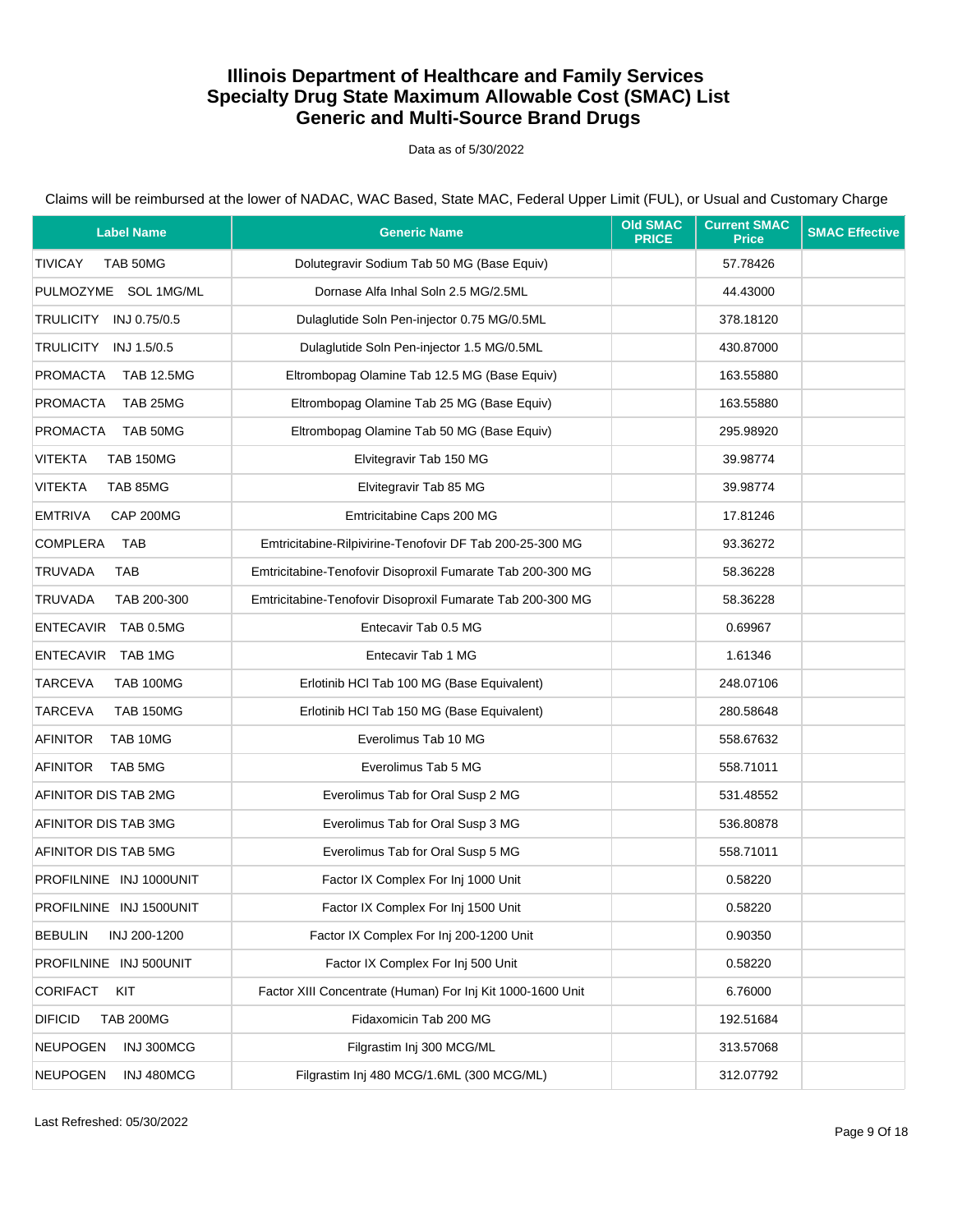Data as of 5/30/2022

| <b>Label Name</b>                  | <b>Generic Name</b>                                          | <b>Old SMAC</b><br><b>PRICE</b> | <b>Current SMAC</b><br><b>Price</b> | <b>SMAC Effective</b> |
|------------------------------------|--------------------------------------------------------------|---------------------------------|-------------------------------------|-----------------------|
| <b>NEUPOGEN</b><br>INJ 300/0.5     | Filgrastim Soln Prefilled Syringe 300 MCG/0.5ML              |                                 | 664.74036                           |                       |
| <b>NEUPOGEN</b><br>INJ 480/0.8     | Filgrastim Soln Prefilled Syringe 480 MCG/0.8ML (600 MCG/ML) |                                 | 636.01204                           |                       |
| <b>GILENYA</b><br>CAP 0.5MG        | Fingolimod HCl Cap 0.5 MG (Base Equiv)                       |                                 | 272.59325                           |                       |
| <b>COPAXONE</b><br>INJ 40MG/ML     | Glatiramer Acetate Soln Prefilled Syringe 40 MG/ML           |                                 | 484.05600                           |                       |
| <b>SIMPONI</b><br>INJ 50/0.5ML     | Golimumab Subcutaneous Soln Auto-injector 50 MG/0.5ML        |                                 | 9579.56784                          |                       |
| <b>SIMPONI</b><br>INJ 50/0.5ML     | Golimumab Subcutaneous Soln Prefilled Syringe 50 MG/0.5ML    |                                 | 9579.56784                          |                       |
| ZOLADEX<br><b>IMP 10.8MG</b>       | Goserelin Acetate Implant 10.8 MG                            |                                 | 1898.12700                          |                       |
| <b>ZOLADEX</b><br>IMP 3.6MG        | Goserelin Acetate Implant 3.6 MG                             |                                 | 667.42180                           |                       |
| <b>VANTAS</b><br>KIT 50MG          | Histrelin Acetate Implant Kit 50 MG                          |                                 | 4211.40672                          |                       |
| <b>ZEVALIN</b><br><b>KIT Y-90</b>  | Ibritumomab Tiuxetan for Yttrium-90 (Y-90) Kit 3.2 MG/2ML    |                                 | 43608.24900                         |                       |
| <b>VENTAVIS</b><br>SOL 10MCG/ML    | Iloprost Inhalation Solution 10 MCG/ML                       |                                 | 134.16120                           |                       |
| <b>VENTAVIS</b><br>SOL 20MCG/ML    | Iloprost Inhalation Solution 20 MCG/ML                       |                                 | 134.16120                           |                       |
| <b>GLEEVEC</b><br><b>TAB 400MG</b> | Imatinib Mesylate Tab 400 MG (Base Equivalent)               |                                 | 336.06467                           |                       |
| <b>IMATINIB MES TAB 400MG</b>      | Imatinib Mesylate Tab 400 MG (Base Equivalent)               |                                 | 3.95500                             |                       |
| GAMMAGARD INJ1GM/10ML              | Immune Globulin (Human) IV or Subcutaneous Soln 1 GM/10ML    |                                 | 8.89895                             |                       |
| GAMMAKED<br>INJ 1GM/10ML           | Immune Globulin (Human) IV or Subcutaneous Soln 1 GM/10ML    |                                 | 8.89895                             |                       |
| GAMUNEX-C INJ 1GM/10ML             | Immune Globulin (Human) IV or Subcutaneous Soln 1 GM/10ML    |                                 | 8.89895                             |                       |
| GAMMAGARD<br><b>INJ 10GM/100</b>   | Immune Globulin (Human) IV or Subcutaneous Soln 10 GM/100ML  |                                 | 8.89895                             |                       |
| GAMMAKED<br>INJ 10GM/100           | Immune Globulin (Human) IV or Subcutaneous Soln 10 GM/100ML  |                                 | 8.89895                             |                       |
| GAMUNEX-C<br>INJ 10GM/100          | Immune Globulin (Human) IV or Subcutaneous Soln 10 GM/100ML  |                                 | 8.89895                             |                       |
| GAMMAGARD INJ 2.5GM/25             | Immune Globulin (Human) IV or Subcutaneous Soln 2.5 GM/25ML  |                                 | 8.89895                             |                       |
| GAMMAKED<br>INJ 2.5GM/25           | Immune Globulin (Human) IV or Subcutaneous Soln 2.5 GM/25ML  |                                 | 8.89895                             |                       |
| GAMUNEX-C INJ 2.5GM/25             | Immune Globulin (Human) IV or Subcutaneous Soln 2.5 GM/25ML  |                                 | 8.89895                             |                       |
| GAMMAGARD INJ 20GM/200             | Immune Globulin (Human) IV or Subcutaneous Soln 20 GM/200ML  |                                 | 8.89895                             |                       |
| <b>GAMMAKED</b><br>INJ 20GM/200    | Immune Globulin (Human) IV or Subcutaneous Soln 20 GM/200ML  |                                 | 8.89895                             |                       |
| GAMUNEX-C<br>INJ 20GM/200          | Immune Globulin (Human) IV or Subcutaneous Soln 20 GM/200ML  |                                 | 8.89895                             |                       |
| GAMMAGARD<br>INJ 30GM/300          | Immune Globulin (Human) IV or Subcutaneous Soln 30 GM/300ML  |                                 | 8.89895                             |                       |
| GAMUNEX-C<br><b>INJ 40/400ML</b>   | Immune Globulin (Human) IV or Subcutaneous Soln 40 GM/400ML  |                                 | 8.04000                             |                       |
| GAMMAGARD<br>INJ 5GM/50ML          | Immune Globulin (Human) IV or Subcutaneous Soln 5 GM/50ML    |                                 | 8.89895                             |                       |
| GAMMAKED<br>INJ 5GM/50ML           | Immune Globulin (Human) IV or Subcutaneous Soln 5 GM/50ML    |                                 | 8.89895                             |                       |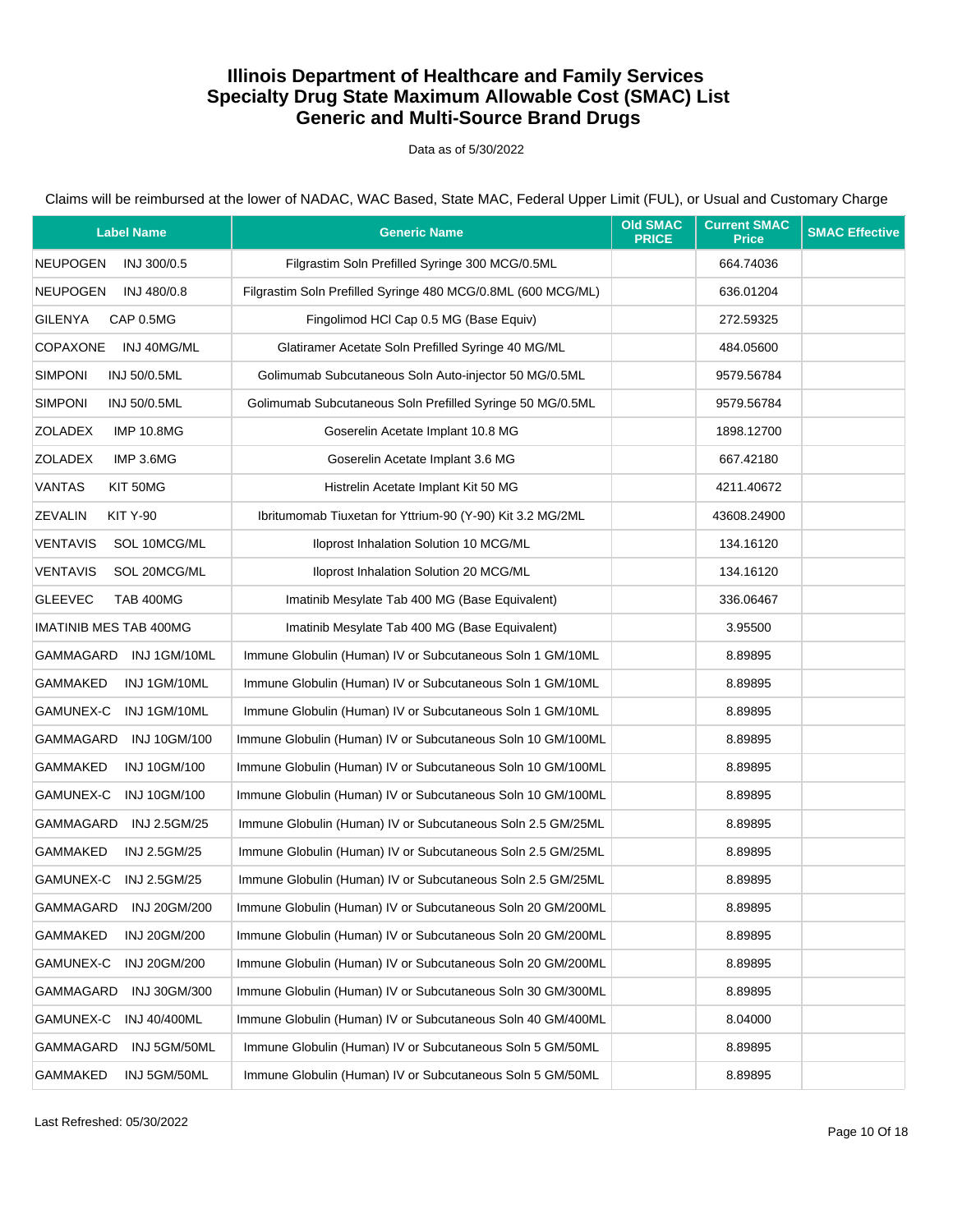Data as of 5/30/2022

| <b>Label Name</b>                     | <b>Generic Name</b>                                          | <b>Old SMAC</b><br><b>PRICE</b> | <b>Current SMAC</b><br><b>Price</b> | <b>SMAC Effective</b> |
|---------------------------------------|--------------------------------------------------------------|---------------------------------|-------------------------------------|-----------------------|
| GAMUNEX-C INJ 5GM/50ML                | Immune Globulin (Human) IV or Subcutaneous Soln 5 GM/50ML    |                                 | 8.89895                             |                       |
| FLEBOGAMMA INJ DIF 5%                 | Immune Globulin (Human) IV Soln 0.5 GM/10ML                  |                                 | 6.91373                             |                       |
| <b>GAMUNEX</b><br><b>INJ 10%</b>      | Immune Globulin (Human) IV Soln 10 GM/100ML                  |                                 | 8.31000                             |                       |
| <b>OCTAGAM</b><br>INJ 10/100ML        | Immune Globulin (Human) IV Soln 10 GM/100ML                  |                                 | 8.31000                             |                       |
| FLEBOGAMMA INJ 10/200ML               | Immune Globulin (Human) IV Soln 10 GM/200ML                  |                                 | 7.59101                             |                       |
| GAMMAPLEX INJ 10GM                    | Immune Globulin (Human) IV Soln 10 GM/200ML                  |                                 | 7.59101                             |                       |
| <b>OCTAGAM</b><br>INJ 10GM            | Immune Globulin (Human) IV Soln 10 GM/200ML                  |                                 | 7.59101                             |                       |
| FLEBOGAMMA INJ DIF 5%                 | Immune Globulin (Human) IV Soln 2.5 GM/50ML                  |                                 | 6.91373                             |                       |
| GAMMAPLEX INJ 2.5GM                   | Immune Globulin (Human) IV Soln 2.5 GM/50ML                  |                                 | 6.91373                             |                       |
| <b>OCTAGAM</b><br><b>INJ 2.5GM</b>    | Immune Globulin (Human) IV Soln 2.5 GM/50ML                  |                                 | 6.91373                             |                       |
| <b>GAMUNEX</b><br><b>INJ 10%</b>      | Immune Globulin (Human) IV Soln 20 GM/200ML                  |                                 | 8.31000                             |                       |
| <b>OCTAGAM</b><br><b>INJ 20/200ML</b> | Immune Globulin (Human) IV Soln 20 GM/200ML                  |                                 | 8.31000                             |                       |
| FLEBOGAMMA INJ 20/400ML               | Immune Globulin (Human) IV Soln 20 GM/400ML                  |                                 | 7.59101                             |                       |
| GAMMAPLEX INJ 20GM                    | Immune Globulin (Human) IV Soln 20 GM/400ML                  |                                 | 7.59101                             |                       |
| FLEBOGAMMA INJ DIF 5%                 | Immune Globulin (Human) IV Soln 5 GM/100ML                   |                                 | 7.59101                             |                       |
| GAMMAPLEX INJ 5GM                     | Immune Globulin (Human) IV Soln 5 GM/100ML                   |                                 | 7.59101                             |                       |
| <b>OCTAGAM</b><br>INJ 5GM             | Immune Globulin (Human) IV Soln 5 GM/100ML                   |                                 | 7.59101                             |                       |
| <b>OCTAGAM</b><br>INJ 5GM/50ML        | Immune Globulin (Human) IV Soln 5 GM/50ML                    |                                 | 8.31000                             |                       |
| <b>HIZENTRA</b><br>INJ 1GM/5ML        | Immune Globulin (Human) Subcutaneous Inj 1 GM/5ML            |                                 | 19.22200                            |                       |
| <b>HIZENTRA</b><br>INJ 2GM/10ML       | Immune Globulin (Human) Subcutaneous Inj 2 GM/10ML           |                                 | 19.00000                            |                       |
| <b>HIZENTRA</b><br>INJ 4GM/20ML       | Immune Globulin (Human) Subcutaneous Inj 4 GM/20ML           |                                 | 19.22200                            |                       |
| <b>REMICADE</b><br>INJ 100MG          | Infliximab For IV Inj 100 MG                                 |                                 | 1067.19408                          |                       |
| REBIF REBIDO INJ TITRATN              | Interferon Beta-1a Auto-inj 6X8.8 MCG/0.2ML & 6X22 MCG/0.5ML |                                 | 1804.09749                          |                       |
| AVONEX<br>KIT 30MCG                   | Interferon Beta-1a For IM Inj Kit 30MCG (33MCG/Vial)         |                                 | 1724.51175                          |                       |
| AVONEX PEN KIT 30MCG                  | Interferon Beta-1a IM Auto-Injector Kit 30 MCG/0.5ML         |                                 | 6898.04700                          |                       |
| AVONEX PREFL KIT 30MCG                | Interferon Beta-1a IM Prefilled Syringe Kit 30 MCG/0.5ML     |                                 | 6898.04700                          |                       |
| REBIF TITRTN INJ PACK                 | Interferon Beta-1a Pref Syr 6X8.8 MCG/0.2ML & 6X22 MCG/0.5ML |                                 | 1804.09749                          |                       |
| REBIF REBIDO INJ 22/0.5               | Interferon Beta-1a Soln Auto-Inj 22 MCG/0.5ML                |                                 | 1262.86824                          |                       |
| REBIF REBIDO INJ 44/0.5               | Interferon Beta-1a Soln Auto-inj 44 MCG/0.5ML                |                                 | 1262.86824                          |                       |
| <b>REBIF</b><br>INJ 22/0.5            | Interferon Beta-1a Soln Pref Syr 22 MCG/0.5ML                |                                 | 1262.86824                          |                       |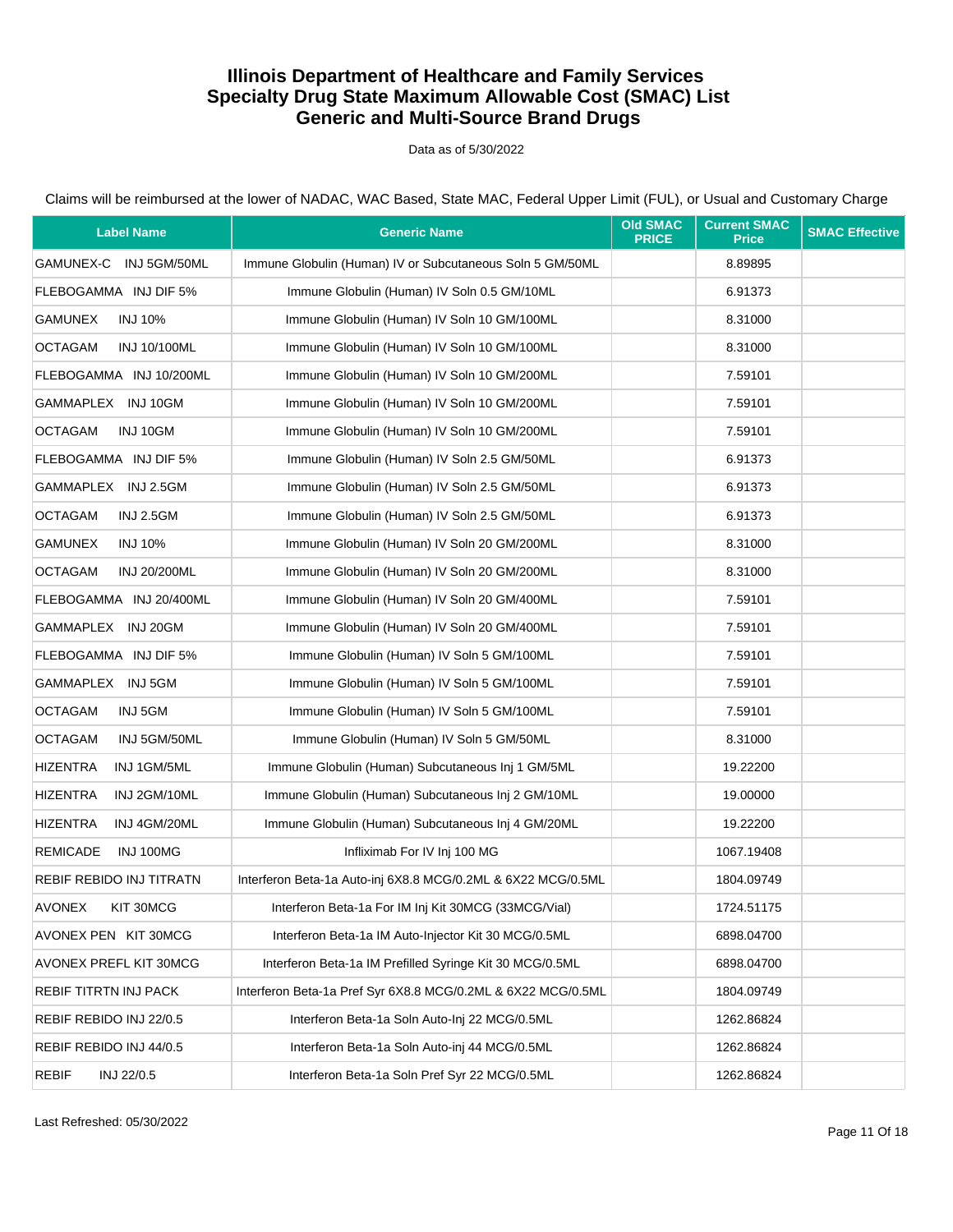Data as of 5/30/2022

| <b>Label Name</b>                      | <b>Generic Name</b>                                          | <b>Old SMAC</b><br><b>PRICE</b> | <b>Current SMAC</b><br><b>Price</b> | <b>SMAC Effective</b> |
|----------------------------------------|--------------------------------------------------------------|---------------------------------|-------------------------------------|-----------------------|
| REBIF<br>INJ 44/0.5                    | Interferon Beta-1a Soln Pref Syr 44 MCG/0.5ML                |                                 | 1262.86824                          |                       |
| BETASERON INJ 0.3MG                    | Interferon Beta-1b For Inj Kit 0.3 MG                        |                                 | 540.46161                           |                       |
| <b>EXTAVIA</b><br>INJ 0.3MG            | Interferon Beta-1b For Inj Kit 0.3 MG                        |                                 | 540.46161                           |                       |
| KALYDECO<br><b>TAB 150MG</b>           | Ivacaftor Tab 150 MG                                         |                                 | 425.86318                           |                       |
| <b>TYKERB</b><br><b>TAB 250MG</b>      | Lapatinib Ditosylate Tab 250 MG (Base Equiv)                 |                                 | 52.57439                            |                       |
| <b>HARVONI</b><br>TAB 90-400MG         | Ledipasvir-Sofosbuvir Tab 90-400 MG                          |                                 | 1098.93750                          |                       |
| LUPR DEP-PED INJ 11.25MG               | Leuprolide Acetate (3 Month) For Inj Pediatric Kit 11.25 MG  |                                 | 8486.11920                          |                       |
| LUPR DEP-PED INJ 3M 30MG               | Leuprolide Acetate (3 Month) For Inj Pediatric Kit 30 MG     |                                 | 9346.59348                          |                       |
| LEUPROLIDE INJ 1MG/0.2                 | Leuprolide Acetate Inj Kit 5 MG/ML                           |                                 | 263.20000                           |                       |
| LINEZOLID TAB 600MG                    | Linezolid Tab 600 MG                                         |                                 | 1.00000                             |                       |
| GLEOSTINE CAP 40MG                     | Lomustine Cap 40 MG                                          |                                 | 362.43444                           |                       |
| LOMUSTINE CAP 40MG                     | Lomustine Cap 40 MG                                          |                                 | 332.51460                           |                       |
| <b>OPSUMIT</b><br>TAB 10MG             | Macitentan Tab 10 MG                                         |                                 | 320.48292                           |                       |
| <b>INCRELEX</b><br>INJ 40MG/4ML        | Mecasermin Inj 40 MG/4ML (10 MG/ML)                          |                                 | 1111.53600                          |                       |
| <b>RELISTOR</b><br><b>INJ 12/0.6ML</b> | Methylnaltrexone Bromide Inj 12 MG/0.6ML (20 MG/ML)          |                                 | 191.79640                           |                       |
| <b>RELISTOR</b><br><b>INJ 8/0.4ML</b>  | Methylnaltrexone Bromide Inj 8 MG/0.4ML (20 MG/ML)           |                                 | 287.68749                           |                       |
| <b>RELISTOR</b><br>KIT 12/0.6ML        | Methylnaltrexone Bromide Inj Kit 12 MG/0.6ML                 |                                 | 59.31180                            |                       |
| ZAVESCA<br>CAP 100MG                   | Miglustat Cap 100 MG                                         |                                 | 296.80800                           |                       |
| <b>VIVITROL</b><br>INJ 380MG           | Naltrexone For IM Extended Release Susp 380 MG               |                                 | 1434.20000                          |                       |
| <b>TYSABRI</b><br>INJ 300/15ML         | Natalizumab for IV Inj Conc 300 MG/15ML                      |                                 | 439.57929                           |                       |
| SANDOSTATIN KIT LAR 20MG               | Octreotide Acetate For IM Inj Kit 20 MG                      |                                 | 4247.68104                          |                       |
| SANDOSTATIN KIT LAR 30MG               | Octreotide Acetate For IM Inj Kit 30 MG                      |                                 | 6360.59544                          |                       |
| ZYPREXA RELP INJ 210MG                 | Olanzapine Pamoate For Extended Rel IM Susp 210 MG (Base Eq) |                                 | 587.32128                           |                       |
| ZYPREXA RELP INJ 300MG                 | Olanzapine Pamoate For Extended Rel IM Susp 300 MG (Base Eq) |                                 | 839.03040                           |                       |
| ZYPREXA RELP INJ 405MG                 | Olanzapine Pamoate For Extended Rel IM Susp 405 MG (Base Eq) |                                 | 1132.69104                          |                       |
| <b>VIEKIRA PAK TAB</b>                 | Ombitas-Paritapre-Riton & Dasab Tab Pak 12.5-75-50 & 250 MG  |                                 | 246.98131                           |                       |
| BOTOX COSMET INJ 50UNIT                | OnabotulinumtoxinA (Cosmetic) For Inj 50 Unit                |                                 | 329.67600                           |                       |
| <b>BOTOX</b><br>INJ 200UNIT            | OnabotulinumtoxinA For Inj 200 Unit                          |                                 | 1197.19200                          |                       |
| <b>SYNAGIS</b><br>INJ 100MG/ML         | Palivizumab IM Soln 100 MG/ML                                |                                 | 2817.90312                          |                       |
| <b>SYNAGIS</b><br>INJ 50MG             | Palivizumab IM Soln 50 MG/0.5ML                              |                                 | 2984.61360                          |                       |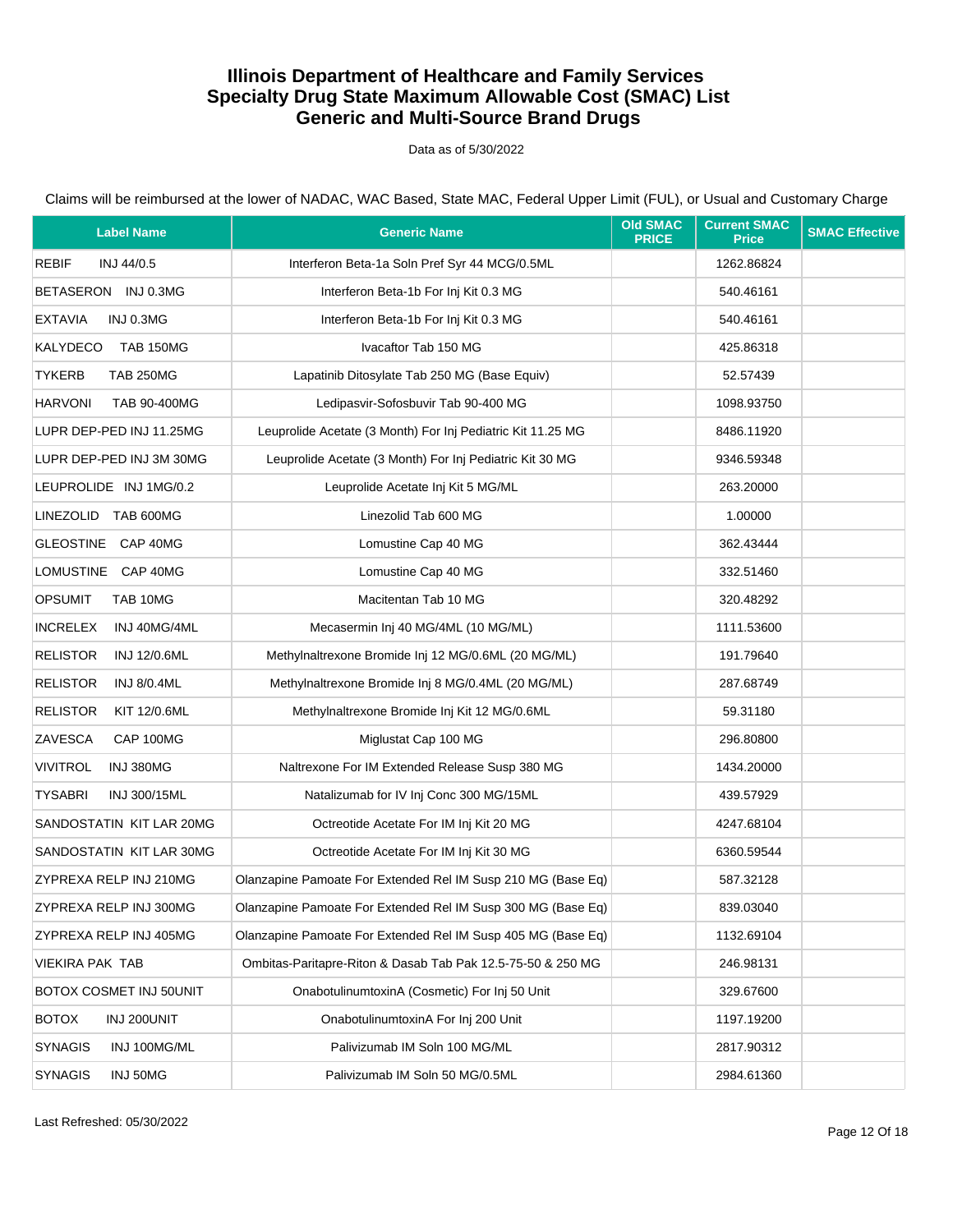Data as of 5/30/2022

| <b>Label Name</b>                   | <b>Generic Name</b>                                          | <b>Old SMAC</b><br><b>PRICE</b> | <b>Current SMAC</b><br><b>Price</b> | <b>SMAC Effective</b> |
|-------------------------------------|--------------------------------------------------------------|---------------------------------|-------------------------------------|-----------------------|
| ALOXI<br>INJ 0.25MG/5               | Palonosetron HCI IV Soln 0.25 MG/5ML (Base Equivalent)       |                                 | 90.23760                            |                       |
| ZENPEP<br><b>CAP 10000UNT</b>       | Pancrelipase (Lip-Prot-Amyl) DR Cap 10000-32000-42000 Unit   |                                 | 3.53320                             |                       |
| PANCREAZE CAP 10500UNT              | Pancrelipase (Lip-Prot-Amyl) DR Cap 10500-35500-61500 Unit   |                                 | 2.99699                             |                       |
| CREON<br><b>CAP 12000UNT</b>        | Pancrelipase (Lip-Prot-Amyl) DR Cap 12000-38000-60000 Unit   |                                 | 3.36280                             |                       |
| ZENPEP<br><b>CAP 15000UNT</b>       | Pancrelipase (Lip-Prot-Amyl) DR Cap 15000-47000-63000 Unit   |                                 | 4.61355                             |                       |
| <b>PERTZYE</b><br>CAP 16000U        | Pancrelipase (Lip-Prot-Amyl) DR Cap 16000-57500-60500 Unit   |                                 | 4.65068                             |                       |
| PANCREAZE CAP 16800UNT              | Pancrelipase (Lip-Prot-Amyl) DR Cap 16800-56800-98400 Unit   |                                 | 4.81236                             |                       |
| PANCREAZE CAP 21000UNT              | Pancrelipase (Lip-Prot-Amyl) DR Cap 21000-54700-83900 Unit   |                                 | 5.99399                             |                       |
| CREON<br><b>CAP 24000UNT</b>        | Pancrelipase (Lip-Prot-Amyl) DR Cap 24000-76000-120000 Unit  |                                 | 6.57908                             |                       |
| <b>PERTZYE</b><br>CAP 24000U        | Pancrelipase (Lip-Prot-Amyl) DR Cap 24000-86250-90750 Unit   |                                 | 6.97602                             |                       |
| <b>ZENPEP</b><br>CAP 25000          | Pancrelipase (Lip-Prot-Amyl) DR Cap 25000-79000-105000 Unit  |                                 | 7.85400                             |                       |
| ZENPEP<br><b>CAP 25000UNT</b>       | Pancrelipase (Lip-Prot-Amyl) DR Cap 25000-79000-105000 Unit  |                                 | 7.85400                             |                       |
| PANCREAZE CAP                       | Pancrelipase (Lip-Prot-Amyl) DR Cap 2600-6200-10850 Unit     |                                 | 0.74151                             |                       |
| <b>ZENPEP</b><br>CAP 3000UNIT       | Pancrelipase (Lip-Prot-Amyl) DR Cap 3000-10000-14000 Unit    |                                 | 1.77275                             |                       |
| CREON<br>CAP 3000UNIT               | Pancrelipase (Lip-Prot-Amyl) DR Cap 3000-9500-15000 Unit     |                                 | 1.26377                             |                       |
| CREON<br><b>CAP 36000UNT</b>        | Pancrelipase (Lip-Prot-Amyl) DR Cap 36000-114000-180000 Unit |                                 | 9.65189                             |                       |
| <b>PERTZYE</b><br>CAP 4000UNIT      | Pancrelipase (Lip-Prot-Amyl) DR Cap 4000-14375-15125 Unit    |                                 | 1.55688                             |                       |
| ZENPEP<br>CAP 40000                 | Pancrelipase (Lip-Prot-Amyl) DR Cap 40000-126000-168000 Unit |                                 | 12.48915                            |                       |
| ZENPEP<br><b>CAP 40000UNT</b>       | Pancrelipase (Lip-Prot-Amyl) DR Cap 40000-126000-168000 Unit |                                 | 12.48915                            |                       |
| PANCREAZE CAP 4200UNIT              | Pancrelipase (Lip-Prot-Amyl) DR Cap 4200-14200-24600 Unit    |                                 | 1.19860                             |                       |
| ZENPEP<br>CAP 5000UNIT              | Pancrelipase (Lip-Prot-Amyl) DR Cap 5000-17000-24000 Unit    |                                 | 1.61331                             |                       |
| <b>CREON</b><br>CAP 6000UNIT        | Pancrelipase (Lip-Prot-Amyl) DR Cap 6000-19000-30000 Unit    |                                 | 1.49220                             |                       |
| <b>PERTZYE</b><br>CAP 8000UNIT      | Pancrelipase (Lip-Prot-Amyl) DR Cap 8000-28750-30250 Unit    |                                 | 2.32534                             |                       |
| <b>VIOKACE</b><br>TAB 10440         | Pancrelipase (Lip-Prot-Amyl) Tab 10440-39150-39150 Unit      |                                 | 2.93292                             |                       |
| <b>VIOKACE</b><br>TAB 20880         | Pancrelipase (Lip-Prot-Amyl) Tab 20880-78300-78300 Unit      |                                 | 5.78630                             |                       |
| <b>FARYDAK</b><br>CAP 10MG          | Panobinostat Lactate Cap 10 MG (Base Equivalent)             |                                 | 1351.22838                          |                       |
| <b>FARYDAK</b><br>CAP 15MG          | Panobinostat Lactate Cap 15 MG (Base Equivalent)             |                                 | 1351.22838                          |                       |
| <b>FARYDAK</b><br>CAP 20MG          | Panobinostat Lactate Cap 20 MG (Base Equivalent)             |                                 | 1351.22838                          |                       |
| <b>VOTRIENT</b><br><b>TAB 200MG</b> | Pazopanib HCl Tab 200 MG (Base Equiv)                        |                                 | 108.55172                           |                       |
| <b>NEULASTA</b><br>INJ 6MG/0.6M     | Pegfilgrastim Soln Prefilled Syringe 6 MG/0.6ML              |                                 | 9977.97501                          |                       |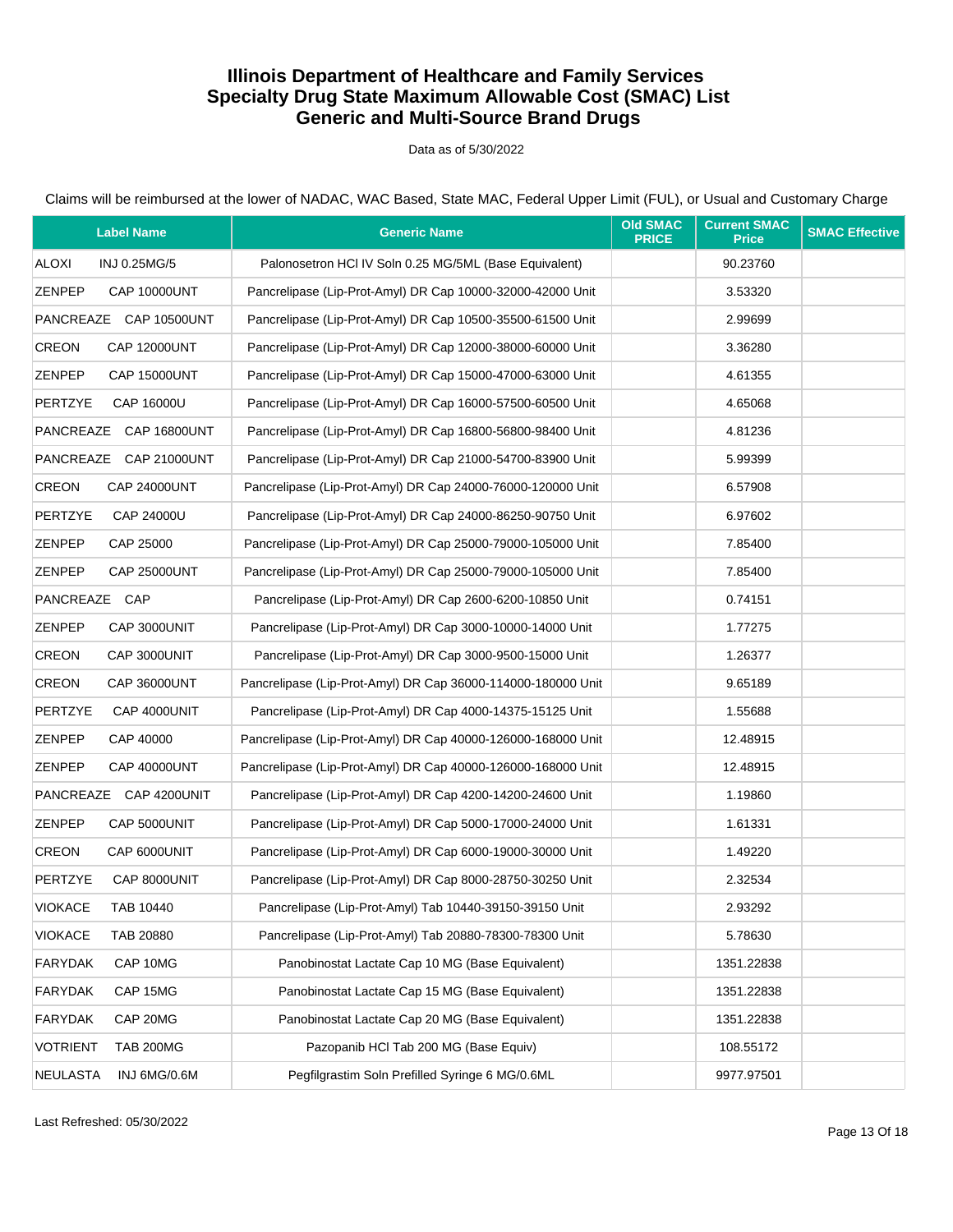Data as of 5/30/2022

| <b>Label Name</b>                     | <b>Generic Name</b>                                         | <b>Old SMAC</b><br><b>PRICE</b> | <b>Current SMAC</b><br><b>Price</b> | <b>SMAC Effective</b> |
|---------------------------------------|-------------------------------------------------------------|---------------------------------|-------------------------------------|-----------------------|
| <b>NEULASTA</b><br>KIT 6MG/0.6M       | Pegfilgrastim Soln Prefilled Syringe Kit 6 MG/0.6ML         |                                 | 10343.55960                         |                       |
| <b>PEGASYS</b><br>INJ 180MCG/M        | Peginterferon alfa-2a Inj 180 MCG/ML                        |                                 | 1017.40404                          |                       |
| <b>PEGASYS</b><br>KIT                 | Peginterferon alfa-2a Inj Kit 180 MCG/0.5ML                 |                                 | 3287.83584                          |                       |
| PEGINTRON KIT 120MCG                  | Peginterferon alfa-2b For Inj Kit 120 MCG/0.5ML             |                                 | 825.90312                           |                       |
| PEG-INTRON KIT 120 RP                 | Peginterferon alfa-2b For Inj Kit 120 MCG/0.5ML             |                                 | 825.90312                           |                       |
| PEG-INTRON KIT 120MCG                 | Peginterferon alfa-2b For Inj Kit 120 MCG/0.5ML             |                                 | 825.90312                           |                       |
| PEGINTRON KIT 150MCG                  | Peginterferon alfa-2b For Inj Kit 150 MCG/0.5ML             |                                 | 867.21720                           |                       |
| PEG-INTRON KIT 150 RP                 | Peginterferon alfa-2b For Inj Kit 150 MCG/0.5ML             |                                 | 867.21720                           |                       |
| PEG-INTRON KIT 150MCG                 | Peginterferon alfa-2b For Inj Kit 150 MCG/0.5ML             |                                 | 867.21720                           |                       |
| PEGINTRON KIT 50MCG                   | Peginterferon alfa-2b For Inj Kit 50 MCG/0.5ML              |                                 | 749.16132                           |                       |
| PEG-INTRON KIT 50MCG                  | Peginterferon alfa-2b For Inj Kit 50 MCG/0.5ML              |                                 | 749.16132                           |                       |
| PEG-INTRON KIT 50MCG RP               | Peginterferon alfa-2b For Inj Kit 50 MCG/0.5ML              |                                 | 749.16132                           |                       |
| PLEGRIDY PEN INJ STARTER              | Peginterferon Beta-1a Soln Pen-inj 63 & 94 MCG/0.5ML Pack   |                                 | 6898.04700                          |                       |
| <b>PLEGRIDY</b><br>INJ PEN            | Peginterferon Beta-1a Soln Pen-injector 125 MCG/0.5ML       |                                 | 6898.04700                          |                       |
| <b>PLEGRIDY</b><br><b>INJ STARTER</b> | Peginterferon Beta-1a Soln Pref Syr 63 & 94 MCG/0.5ML Pack  |                                 | 6898.04700                          |                       |
| <b>PLEGRIDY</b><br>INJ                | Peginterferon Beta-1a Soln Prefilled Syringe 125 MCG/0.5ML  |                                 | 6898.04700                          |                       |
| POMALYST<br>CAP 1MG                   | Pomalidomide Cap 1 MG                                       |                                 | 816.08575                           |                       |
| <b>POMALYST</b><br>CAP 2MG            | Pomalidomide Cap 2 MG                                       |                                 | 816.08575                           |                       |
| <b>POMALYST</b><br>CAP 3MG            | Pomalidomide Cap 3 MG                                       |                                 | 816.08575                           |                       |
| <b>POMALYST</b><br>CAP 4MG            | Pomalidomide Cap 4 MG                                       |                                 | 816.08588                           |                       |
| <b>MATULANE</b><br>CAP 50MG           | Procarbazine HCl Cap 50 MG                                  |                                 | 98.50440                            |                       |
| <b>CRINONE</b><br>GEL 8% VAG          | Progesterone Vaginal Gel 8%                                 |                                 | 26.45376                            |                       |
| <b>XOFIGO</b><br>INJ 1100KBQ          | Radium Ra 223 Dichloride Inj 30 microcurie/ML (1100 kBq/ML) |                                 | 24284.91020                         |                       |
| CYRAMZA<br>INJ 100/10ML               | Ramucirumab IV Soln 100 MG/10ML (For Infusion)              |                                 | 115.03800                           |                       |
| <b>CYRAMZA</b><br><b>INJ 500/50ML</b> | Ramucirumab IV Soln 500 MG/50ML (For Infusion)              |                                 | 115.03800                           |                       |
| <b>RILUTEK</b><br>TAB 50MG            | Riluzole Tab 50 MG                                          |                                 | 51.07770                            |                       |
| <b>RILUZOLE</b><br>TAB 50MG           | Riluzole Tab 50 MG                                          |                                 | 0.28500                             |                       |
| <b>UPTRAVI</b><br><b>TAB 1000MCG</b>  | Selexipag Tab 1000 MCG                                      |                                 | 290.47344                           |                       |
| <b>UPTRAVI</b><br><b>TAB 1200MCG</b>  | Selexipag Tab 1200 MCG                                      |                                 | 290.47344                           |                       |
| <b>UPTRAVI</b><br><b>TAB 1400MCG</b>  | Selexipag Tab 1400 MCG                                      |                                 | 290.47344                           |                       |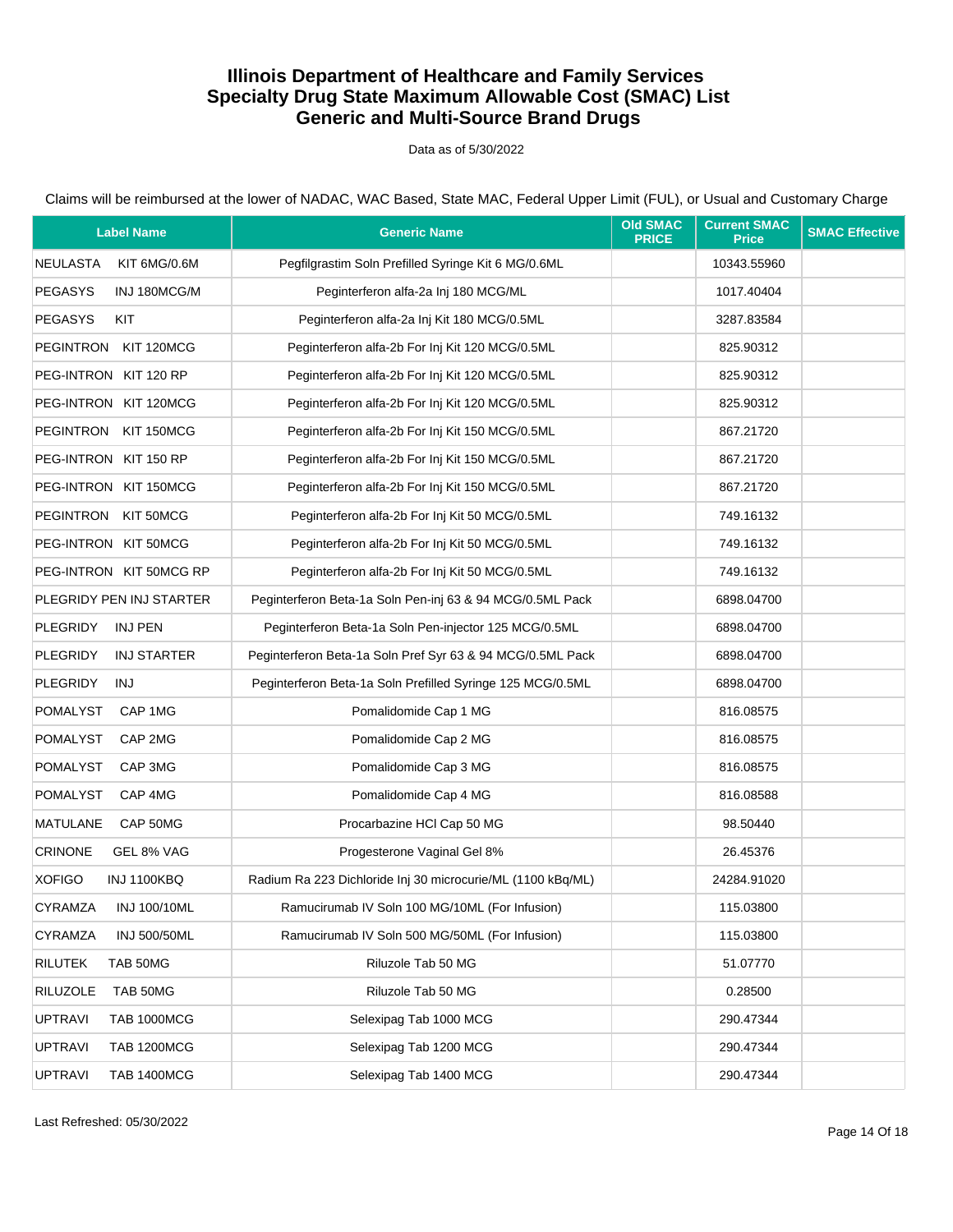Data as of 5/30/2022

| <b>Label Name</b>                      | <b>Generic Name</b>                                       | <b>Old SMAC</b><br><b>PRICE</b> | <b>Current SMAC</b><br><b>Price</b> | <b>SMAC Effective</b> |
|----------------------------------------|-----------------------------------------------------------|---------------------------------|-------------------------------------|-----------------------|
| <b>UPTRAVI</b><br><b>TAB 1600MCG</b>   | Selexipag Tab 1600 MCG                                    |                                 | 290.47344                           |                       |
| <b>UPTRAVI</b><br>TAB 200MCG           | Selexipag Tab 200 MCG                                     |                                 | 186.77988                           |                       |
| <b>UPTRAVI</b><br>TAB 400MCG           | Selexipag Tab 400 MCG                                     |                                 | 290.47344                           |                       |
| <b>UPTRAVI</b><br>TAB 600MCG           | Selexipag Tab 600 MCG                                     |                                 | 290.47344                           |                       |
| <b>UPTRAVI</b><br>TAB 800MCG           | Selexipag Tab 800 MCG                                     |                                 | 290.47344                           |                       |
| <b>UPTRAVI</b><br>TAB 200/800          | Selexipag Tab Therapy Pack 200 MCG (140) & 800 MCG (60)   |                                 | 130.74492                           |                       |
| <b>REVATIO</b><br>TAB 20MG             | Sildenafil Citrate Tab 20 MG                              |                                 | 47.49924                            |                       |
| SILDENAFIL TAB 20MG                    | Sildenafil Citrate Tab 20 MG                              |                                 | 0.07400                             |                       |
| <b>OLYSIO</b><br>CAP 150MG             | Simeprevir Sodium Cap 150 MG (Base Equivalent)            |                                 | 786.84000                           |                       |
| SIROLIMUS TAB 1MG                      | Sirolimus Tab 1 MG                                        |                                 | 5.74220                             |                       |
| <b>BUPHENYL</b><br><b>POW</b>          | Sodium Phenylbutyrate Oral Powder 3 GM/Teaspoonful        |                                 | 54.29196                            |                       |
| PHENYLBUTYRA POW SODIUM                | Sodium Phenylbutyrate Oral Powder 3 GM/Teaspoonful        |                                 | 18.03447                            |                       |
| <b>SOVALDI</b><br><b>TAB 400MG</b>     | Sofosbuvir Tab 400 MG                                     |                                 | 996.00000                           |                       |
| SAIZEN<br>INJ 5MG                      | Somatropin (Non-Refrigerated) For Inj 5 MG                |                                 | 617.90844                           |                       |
| SAIZEN<br>INJ 8.8MG                    | Somatropin (Non-Refrigerated) For Inj 8.8 MG              |                                 | 988.65948                           |                       |
| <b>SEROSTIM</b><br>INJ 4MG             | Somatropin (Non-Refrigerated) For Subcutaneous Inj 4 MG   |                                 | 345.87096                           |                       |
| <b>SEROSTIM</b><br>INJ 5MG             | Somatropin (Non-Refrigerated) For Subcutaneous Inj 5 MG   |                                 | 432.33372                           |                       |
| <b>SEROSTIM</b><br>INJ 6MG             | Somatropin (Non-Refrigerated) For Subcutaneous Inj 6 MG   |                                 | 518.80075                           |                       |
| <b>ZORBTIVE</b><br>INJ 8.8MG           | Somatropin (Non-Refrigerated) For Subcutaneous Inj 8.8 MG |                                 | 1274.78894                          |                       |
| GENOTROPIN INJ 0.8MG                   | Somatropin For Inj 0.8 MG                                 |                                 | 110.69117                           |                       |
| <b>NUTROPIN</b><br>INJ 10MG            | Somatropin For Inj 10 MG                                  |                                 | 577.68000                           |                       |
| <b>NUTROPIN</b><br><b>INJ 2 X 10MG</b> | Somatropin For Inj 10 MG                                  |                                 | 577.68000                           |                       |
| ZOMACTON<br>INJ 10MG                   | Somatropin For Inj 10 MG                                  |                                 | 577.68000                           |                       |
| HUMATROPE INJ 5MG                      | Somatropin For Inj 5 MG                                   |                                 | 635.44800                           |                       |
| <b>OMNITROPE</b><br>INJ 5.8MG          | Somatropin For Inj 5.8 MG                                 |                                 | 313.78482                           |                       |
| <b>NUTROPIN</b><br>INJ                 | Somatropin For Subcutaneous Inj 5 MG                      |                                 | 620.94000                           |                       |
| <b>NUTROPIN</b><br>INJ 5MG             | Somatropin For Subcutaneous Inj 5 MG                      |                                 | 620.94000                           |                       |
| TEV-TROPIN INJ 5MG                     | Somatropin For Subcutaneous Inj 5 MG                      |                                 | 620.94000                           |                       |
| <b>ZOMACTON</b><br>INJ 5MG             | Somatropin For Subcutaneous Inj 5 MG                      |                                 | 620.94000                           |                       |
| NORDITROPIN INJ 10/1.5ML               | Somatropin Inj 10 MG/1.5ML                                |                                 | 828.20720                           |                       |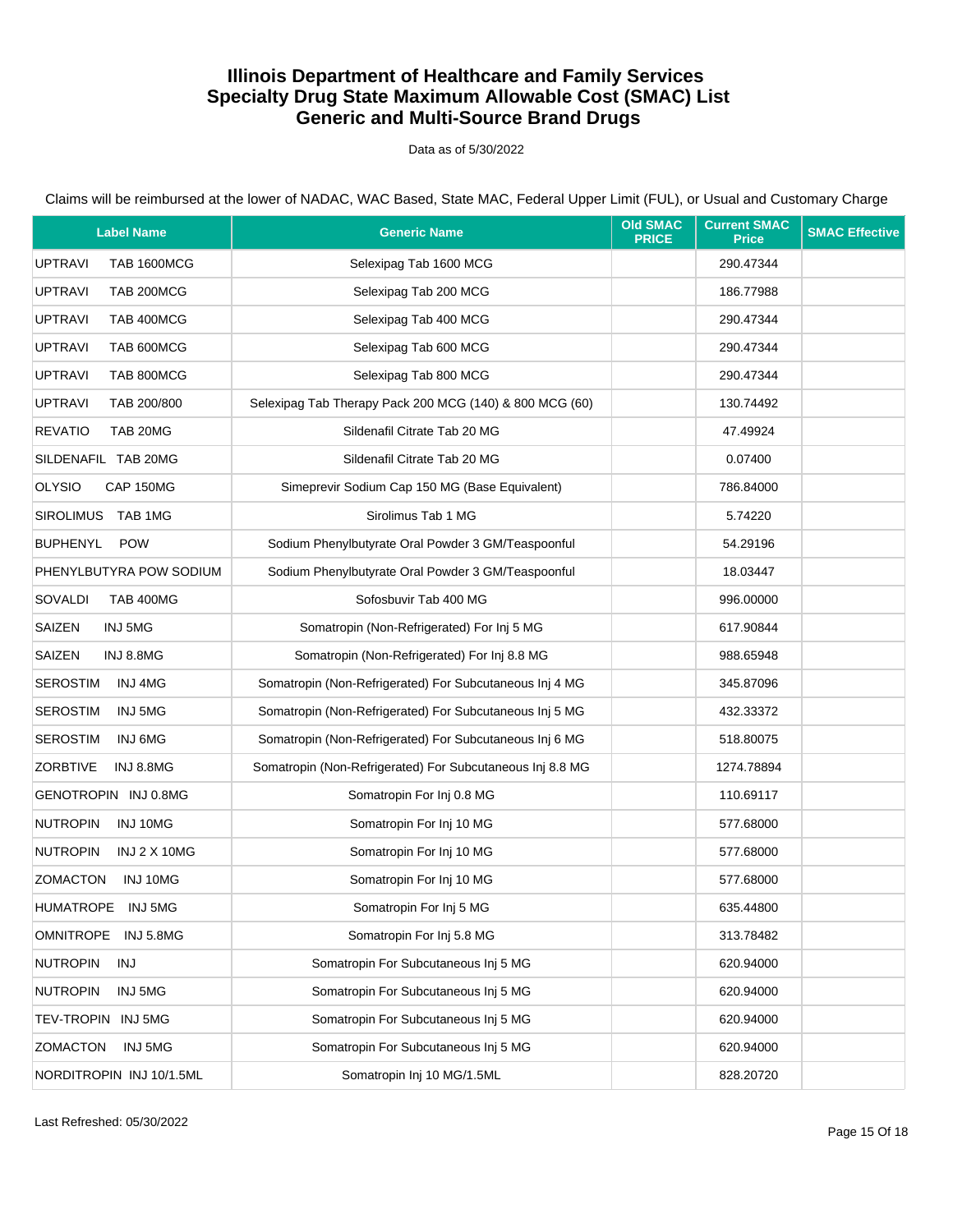Data as of 5/30/2022

| <b>Label Name</b>                   | <b>Generic Name</b>                             | <b>Old SMAC</b><br><b>PRICE</b> | <b>Current SMAC</b><br><b>Price</b> | <b>SMAC Effective</b> |
|-------------------------------------|-------------------------------------------------|---------------------------------|-------------------------------------|-----------------------|
| NUTROPIN AQ INJ 10MG/2ML            | Somatropin Inj 10 MG/2ML                        |                                 | 626.16030                           |                       |
| NUTROPIN AQ INJ 5MG/ML              | Somatropin Inj 10 MG/2ML                        |                                 | 626.16030                           |                       |
| NORDITROPIN INJ 15/1.5ML            | Somatropin Inj 15 MG/1.5ML                      |                                 | 1242.31080                          |                       |
| NUTROPIN AQ INJ 20MG/2ML            | Somatropin Inj 20 MG/2ML                        |                                 | 1252.31064                          |                       |
| NORDITROPIN INJ 30/3ML              | Somatropin Inj 30 MG/3ML                        |                                 | 1242.31080                          |                       |
| NORDITROPIN INJ 5/1.5ML             | Somatropin Inj 5 MG/1.5ML                       |                                 | 414.10360                           |                       |
| <b>NEXAVAR</b><br><b>TAB 200MG</b>  | Sorafenib Tosylate Tab 200 MG (Base Equivalent) |                                 | 159.61896                           |                       |
| <b>SUTENT</b><br><b>CAP 12.5MG</b>  | Sunitinib Malate Cap 12.5 MG (Base Equivalent)  |                                 | 182.57249                           |                       |
| <b>SUTENT</b><br>CAP 25MG           | Sunitinib Malate Cap 25 MG (Base Equivalent)    |                                 | 365.14569                           |                       |
| <b>SUTENT</b><br>CAP 50MG           | Sunitinib Malate Cap 50 MG (Base Equivalent)    |                                 | 635.66712                           |                       |
| <b>INCIVEK</b><br><b>TAB 375MG</b>  | Telaprevir Tab 375 MG                           |                                 | 130.73507                           |                       |
| TEMOZOLOMIDE CAP 100MG              | Temozolomide Cap 100 MG                         |                                 | 9.86377                             |                       |
| TEMOZOLOMIDE CAP 140MG              | Temozolomide Cap 140 MG                         |                                 | 11.93613                            |                       |
| TEMOZOLOMIDE CAP 180MG              | Temozolomide Cap 180 MG                         |                                 | 27.78000                            |                       |
| TEMOZOLOMIDE CAP 20MG               | Temozolomide Cap 20 MG                          |                                 | 4.07143                             |                       |
| TEMOZOLOMIDE CAP 250MG              | Temozolomide Cap 250 MG                         |                                 | 65.30400                            |                       |
| SOL 25MG/ML<br><b>TORISEL</b>       | Temsirolimus Soln For IV Infusion 25 MG/ML      |                                 | 1762.51164                          |                       |
| <b>VIREAD</b><br><b>TAB 150MG</b>   | Tenofovir Disoproxil Fumarate Tab 150 MG        |                                 | 36.80220                            |                       |
| <b>VIREAD</b><br><b>TAB 200MG</b>   | Tenofovir Disoproxil Fumarate Tab 200 MG        |                                 | 36.80220                            |                       |
| <b>VIREAD</b><br><b>TAB 250MG</b>   | Tenofovir Disoproxil Fumarate Tab 250 MG        |                                 | 36.80220                            |                       |
| <b>EGRIFTA</b><br>SOL 1MG           | Tesamorelin Acetate For Inj 1 MG (Base Equiv)   |                                 | 87.98000                            |                       |
| TETRABENAZIN TAB 12.5MG             | Tetrabenazine Tab 12.5 MG                       |                                 | 1.98289                             |                       |
| TETRABENAZIN TAB 25MG               | Tetrabenazine Tab 25 MG                         |                                 | 26.52000                            |                       |
| CAP 100MG<br>THALOMID               | Thalidomide Cap 100 MG                          |                                 | 276.29822                           |                       |
| <b>THALOMID</b><br>CAP 150MG        | Thalidomide Cap 150 MG                          |                                 | 295.43067                           |                       |
| <b>THALOMID</b><br><b>CAP 200MG</b> | Thalidomide Cap 200 MG                          |                                 | 314.57592                           |                       |
| CAP 50MG<br><b>THALOMID</b>         | Thalidomide Cap 50 MG                           |                                 | 170.21817                           |                       |
| <b>TABLOID</b><br>TAB 40MG          | Thioguanine Tab 40 MG                           |                                 | 25.17609                            |                       |
| <b>THYROGEN</b><br><b>INJ 1.1MG</b> | Thyrotropin Alfa For Inj 1.1 MG                 |                                 | 1618.99800                          |                       |
| TOBI PODHALR CAP 28MG               | Tobramycin Inhal Cap 28 MG                      |                                 | 45.07149                            |                       |